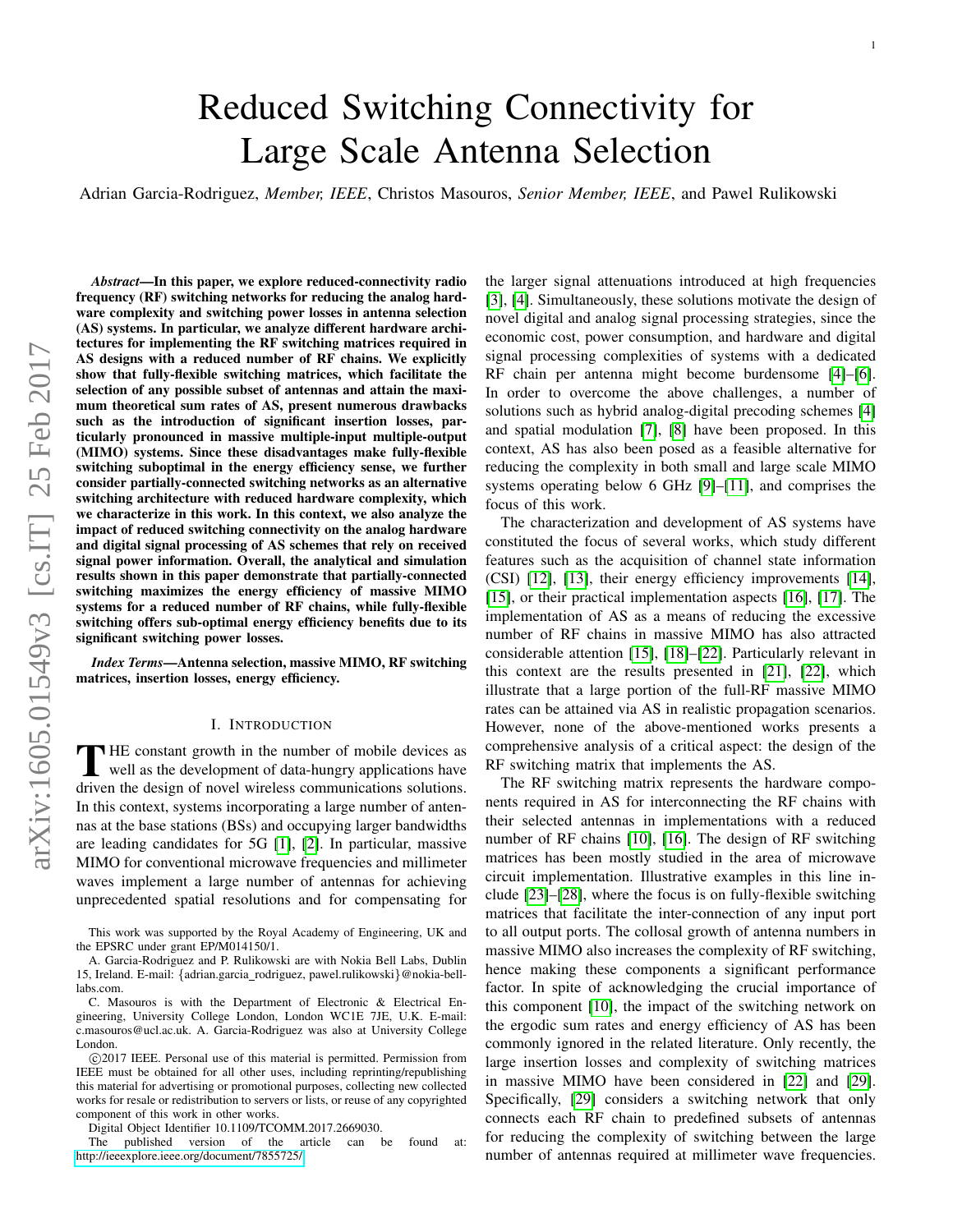Similarly, [\[22\]](#page-13-0) proposes to implement the switching matrix via binary switches to alleviate the insertion losses. However, this comes at the expense of reducing the input-output connectivity of the resultant switching architecture, which is partiallyconnected. Still, these works do not perform a thorough and detailed analysis of the hardware implications behind their designs and only focus on specific implementations such as binary switching matrices.

Considering the above, in this contribution we generalize the above-mentioned works to arbitrary switching architectures and concentrate on providing a detailed analysis of switching networks to characterize their influence in AS systems. In particular, we present a number of specific hardware implementations of switching matrices that are optimized under different criteria such as the number of internal connections or the signal power losses. In this context, we accurately characterize their insertion losses, which are shown to be critical for massive MIMO due to the large number of inputs (RF chains) and outputs (antennas) required. In contrast with [\[23\]](#page-13-1)– [\[28\]](#page-13-2), we also consider architectures with limited connectivity as a means for reducing the complexity of the fully-flexible switching networks conventionally considered. In this line, we also determine the ergodic sum capacity loss introduced due to the limited connectivity for received signal powerbased AS systems, since power-based AS can offer a superior performance when practical CSI acquisition procedures are considered. Altogether, the results and generalized designs considered in this work provide a comprehensive view of the impact of RF switching matrices on the maximum sum achievable rates, hardware architecture and energy efficiency of AS systems.

The rest of the paper is structured as follows. Sec. [II](#page-1-0) reviews the fundamentals of AS systems, including their CSI acquisition procedure. Sec. [III](#page-2-0) and Sec. [IV](#page-4-0) characterize the operation of fully-flexible and partially-connected switching matrices, respectively. Sec. [V](#page-6-0) provides theoretical approximations of the ergodic sum capacity achieved by partially-connected AS systems. Sec. [VI](#page-8-0) introduces the energy efficiency metric employed in Sec. [VII,](#page-9-0) where numerical results are presented. The conclusions of this paper are finally drawn in Sec. [VIII.](#page-11-0)

#### II. PRELIMINARIES

#### <span id="page-1-0"></span>*A. Downlink System Model*

Let us consider a time-division duplex (TDD) multi-user MIMO (MU-MIMO) system comprised of a BS with  $N$ transmit antennas and  $K$  single-antenna mobile stations (MSs). The BS incorporates  $M \in \{K, K+1, \ldots, N\}$  RF chains to convey  $K$  independent data symbols to the MSs via AS. The baseband representation of the composite signal  $y \in \mathbb{C}^{K \times 1}$ received by the MSs can be expressed as

$$
\mathbf{y} = \sqrt{\rho} \mathbf{H}_{[\mathcal{M}]} \mathbf{x} + \mathbf{w}, \tag{1}
$$

where  $\mathbf{H} \in \mathbb{C}^{K \times N}$  denotes the channel response between the BS antennas and the users,  $x \in \mathbb{C}^{M \times 1}$  is the transmit signal and  $\mathbf{w} \in \mathbb{C}^{K \times 1} \sim \mathcal{CN}(\mathbf{0}, \mathbf{I}_K)$ . In the previous expressions,  $\sim$  means "distributed as",  $\mathbf{I}_K$  is the  $K \times K$  identity matrix and  $CN(a, A)$  represents a complex normally distributed



<span id="page-1-2"></span>Fig. 1. Operation of a TDD communication system.

vector with means a and covariance matrix A. Moreover,  $\mathbf{H}_{[\mathcal{M}]} \in \mathbb{C}^{K \times M}$  is a submatrix of H built by selecting the columns specified by the set  $M \subseteq \{1, ..., N\}$  with cardinality  $|\mathcal{M}| = M$ . Here,  $\mathcal{A} \subseteq \mathcal{B}$  indicates that  $\mathcal{A}$  is a subset of  $\mathcal{B}$ . We let  $\mathbb{E}[\mathbf{x}^H \mathbf{x}] = K$ , where  $\mathbb{E}[\cdot]$  denotes statistical expectation. Based on the above,  $\rho$  represents the average transmission power per MS.

The sum capacity  $C$  of the MU-MIMO downlink system described in [\(1\)](#page-1-1) is given by [\[30\]](#page-13-4), [\[31\]](#page-13-5)

<span id="page-1-3"></span>
$$
C = \max_{\mathbf{P}} \left( \frac{\eta_{\text{dl}}}{\eta_{\text{coh}}} \right) \log_2 \det \left( \mathbf{I}_K + \rho \mathbf{P} \mathbf{H}_{[\mathcal{M}]} \left( \mathbf{H}_{[\mathcal{M}]} \right)^{\text{H}} \right), \tag{2}
$$

where  $(\cdot)^{\text{H}}$  denotes the Hermitian transpose of a matrix, whereas  $\eta_{coh}$  and  $\eta_{d}$  denote the total and downlink timefrequency symbols per channel coherence interval, respec-tively, as shown in Fig. [1.](#page-1-2) Moreover,  $\mathbf{P} \in \mathbb{R}^{K \times K}$  is a diagonal user power allocation matrix satisfying  $\sum_{i=1}^{K} \mathbf{P}_{i,i} = K$ , where  $A_{i,j}$  denotes the  $i, j$ -th entry of A.

#### <span id="page-1-5"></span>*B. Channel State Information Acquisition for AS Systems*

The sum capacity  $C$  in [\(2\)](#page-1-3) can only be achieved provided that full knowledge of the channel response H is available at the BS [\[21\]](#page-12-16), [\[32\]](#page-13-6). However, CSI acquisition poses a major challenge in AS systems with reduced RF chains, which constitutes the focus of this section. In order to characterize this issue we adopt a standard block fading model in the following, i.e., the channel is considered to remain approximately constant throughout a block comprised of  $\eta_{coh}$  time-frequency symbols, and to vary independently between blocks [\[33\]](#page-13-7).

*1) Instantaneous CSI Acquisition for reduced-RF systems*  $(M \leq N)$ : The AS systems considered in this paper only implement  $M < N$  RF chains. This constraint entails that only M signals from the antenna ports can be processed simultaneously. In other words, a multiplexed training stage is required to estimate the channels of all  $N$  antennas [\[12\]](#page-12-9). Specifically, the minimum number of training symbols per coherence interval required to estimate the complete channel is given by

<span id="page-1-6"></span>
$$
\eta_{\rm tr} = K \times \left[ \frac{N}{M} \right],\tag{3}
$$

<span id="page-1-1"></span>where  $\lceil \cdot \rceil$  rounds to the highest closer integer. The resultant number of time-frequency symbols dedicated to downlink data transmission per coherence block is given by<sup>[1](#page-1-4)</sup>

$$
\eta_{\rm dl} = \eta_{\rm coh} - \eta_{\rm ul} - \eta_{\rm tr} = \eta_{\rm coh} - \eta_{\rm ul} - \eta_{\rm tr},\tag{4}
$$

where  $\eta_{\text{ul}}$  refers to the number of uplink data symbols in each coherence block, as illustrated in Fig. [1.](#page-1-2)

<span id="page-1-4"></span><sup>&</sup>lt;sup>1</sup>For simplicity, we ignore the guard intervals between the uplink, downlink and pilot transmission stages found in realistic TDD systems.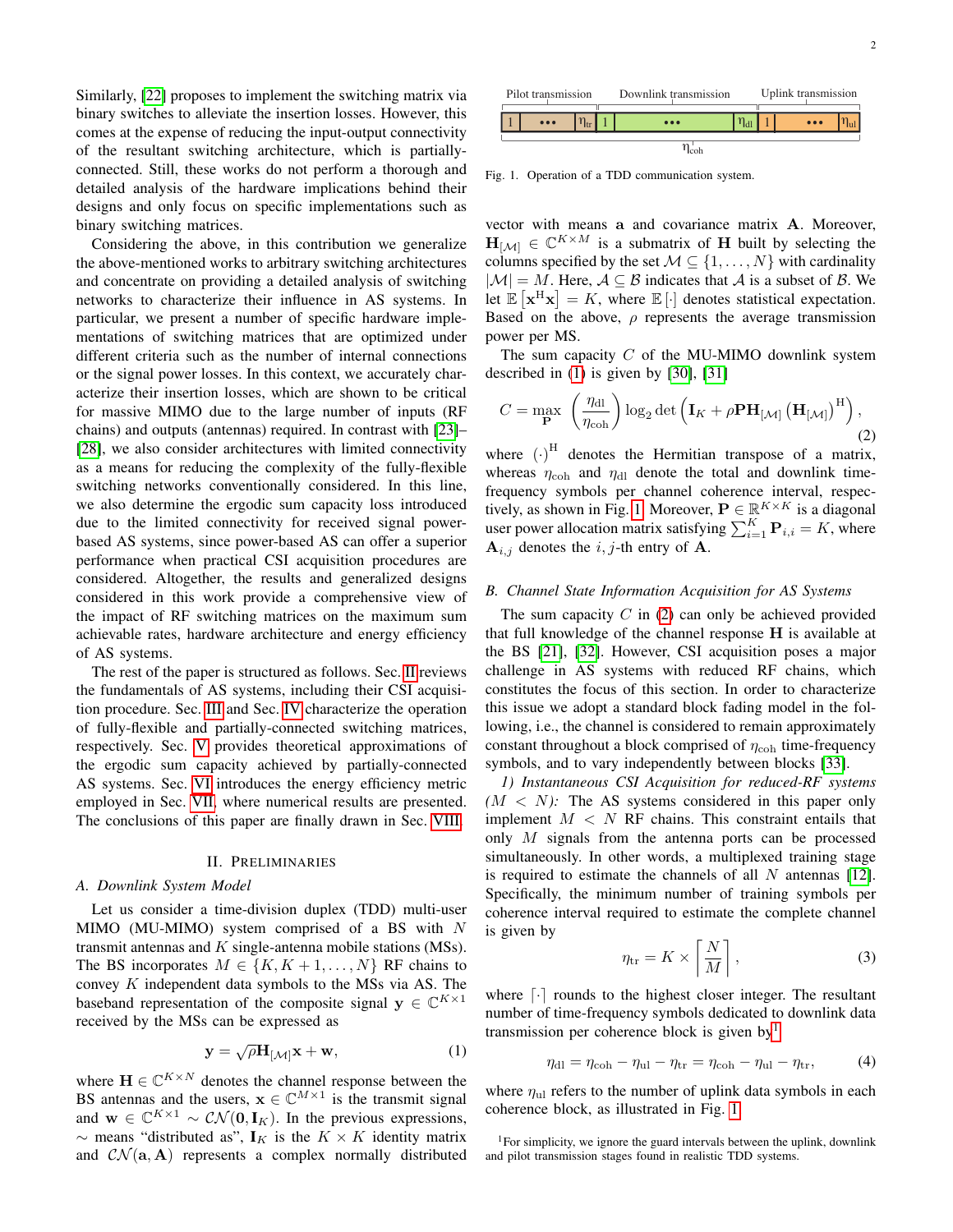*2) Power-Based AS for reduced-RF systems (*M < N*):* An elegant solution to the CSI acquisition problem in AS systems consists in adopting a selection decision hinging on the norm of the channel entries. With this purpose, let  $\overline{\mathbf{h}} = \left[ \|\mathbf{h}_1\|^2, \cdots, \|\mathbf{h}_N\|^2 \right] \in \mathbb{R}^{1 \times N}$  be a vector comprising the channel power measured per antenna element, where  $h_i$ denotes the *i*-th column of H. Let  $S \in \mathbb{B}^{N \times N}$  be a diagonal binary matrix that indicates whether the  $i$ -th antenna element is selected, i.e.

<span id="page-2-3"></span>
$$
\mathbf{S}_{i,i} = \begin{cases} 1, & \text{if } i \in \mathcal{M}, \\ 0, & \text{otherwise.} \end{cases}
$$
 (5)

For the case of power-based AS, S can be obtained by solving

$$
\mathcal{P}_1: \underset{\mathbf{S}}{\text{maximize}} \overline{\mathbf{h}} \mathbf{S} \tag{6}
$$
  
subject to 
$$
\sum_{i=1}^N \mathbf{S}_{i,i} = M,
$$

$$
\mathbf{S}_{i,i} \in \{0,1\}, \ \forall \ i \in \{1, \dots, N\}.
$$

This strategy is commonly referred to as power-based or normbased AS. The solution to the power-based AS of  $\mathcal{P}_1$  is straightforward for the case of fully-flexible architectures, i.e. [\[11\]](#page-12-8)

$$
\widetilde{\mathbf{S}}^{\star} = \max_{M} \|\mathbf{h}_{i}\|^{2},\tag{7}
$$

where  $\max_{M}(\cdot)$  selects the largest M entries. Power-based AS generally provides a sub-optimal decision for maximizing the sum capacity of MU-MIMO systems, since the latter does not only depend on the received signal power but also on the orthogonality between the channels of different users [\[10\]](#page-12-17). However, power-based AS is also capable of reducing the amount of time resources spent for CSI acquisition in systems where RF power meters instead of full RF chains are attached to each antenna port [\[12\]](#page-12-9). This is because a) the channel power information can be acquired from the prior uplink stage and b) this information can be subsequently employed for AS as per [\(6\)](#page-2-1). The above entails that power-based AS only requires a minimum of  $\eta_{tr} = K$  training pilots [\[6\]](#page-12-4).

#### *C. Sources of Losses in the RF Switching Matrices of AS*

The design of the RF switching matrix in AS plays a fundamental role in the overall system performance [\[10\]](#page-12-17). Among the multiple technical aspects that should be considered from a system-level design perspective, the most relevant ones are:

- *Insertion losses.* Insertion losses account for the signal power losses introduced by RF switching matrices when the input power is not fully delivered to the output ports [\[34\]](#page-13-8). These losses generally grow with the number of input and output ports [\[27\]](#page-13-9), [\[28\]](#page-13-2). Therefore, this is a critical parameter in massive MIMO, due to the large number of RF chains and antennas implemented [\[3\]](#page-12-2), [\[22\]](#page-13-0).
- *Coupling between ports.* The coupling of the switching matrix determines the fraction of the signals that appear at a specific port, but were intended for other ports. This parameter depends on the network of connections inside the switching matrix and the power leakage of

the internal switching devices (e.g., FET transistors or electromechanical switches) [\[35\]](#page-13-10).

• *Transfer function balance.* The transfer function of each input-output combination between RF chain and antenna element should be ideally identical to ensure that the baseband model [\(1\)](#page-1-1) accurately characterizes the system's operation [\[10\]](#page-12-17).

<span id="page-2-1"></span>From the above three sources of losses, here we focus on the insertion losses. This is because a) transfer function imbalances can be compensated by means of an initial system calibration [\[10\]](#page-12-17) and b) coupling between internal switching ports can be in the order of  $-20$  to  $-30$  dB, hence effectively making unintentional power transfers between nearby ports negligible [\[36\]](#page-13-11). Instead, the insertion losses introduced by switching matrices with a large number of input and output ports can be in the order of 2-3 dB [\[28\]](#page-13-2), hence dominating the overall performance loss. For this reason, Sec. [III](#page-2-0) explores a number of implementations of conventional fully-flexible switching matrices, with emphasis on the number of switching components required and the associated insertion losses.

# <span id="page-2-0"></span>III. FULLY-FLEXIBLE SWITCHING FOR ANTENNA **SELECTION**

RF switching matrices in conventional AS have two essential requirements: a) connecting each RF chain to the antenna ports (full flexibility) and b) allowing bidirectional switching for uplink-downlink operation [\[10\]](#page-12-17), [\[27\]](#page-13-9). An illustrative example of a switching matrix is shown in Fig. [2\(](#page-3-0)a), where the block diagram of a  $4 \times 8$  architecture can be observed<sup>[2](#page-2-2)</sup>. This figure shows that a large switching matrix is comprised of two main switching stages (represented by the dashed boxes in the figure) with multiple switches of smaller size: one stage at the RF-chain ports, referred to as RF-chain switching stage in the sequel, and a subsequent stage at the antenna ports, referred to as antenna switching stage.

Each of the above two switching stages is comprised by a number of switches with a smaller number of ports, which will be referred to as *basic switches* in the following. Indeed, the RF-chain switching stage of Fig. [2\(](#page-3-0)a) illustrates that several of these basic switches can be concatenated to produce the desired number of ports [\[28\]](#page-13-2). The basic switches considered in this paper conventionally follow the nomenclature SPXT (single-pole X-throw) which refers to the number of separate ports with independent signals that the basic switch can control (poles) and the number of different signal paths that the switch allows for each pole (throws) [\[36\]](#page-13-11), [\[38\]](#page-13-12). For instance, a SP3T switch is capable of routing one signal from or towards three different ports (throws). Without loss of generality, we consider the SP2T-SP4T basic switches with their insertion loss detailed in Table [I](#page-3-1) for the illustrative architectures shown in this paper [\[36\]](#page-13-11).

Conventional AS systems consider fully-flexible switching matrices that allow any possible combination of M antennas to

<span id="page-2-2"></span><sup>2</sup>Although not analyzed in this paper for reasons of space, alternative switching architectures for large scale antenna systems could also be implemented (see, e.g., [\[37\]](#page-13-13)).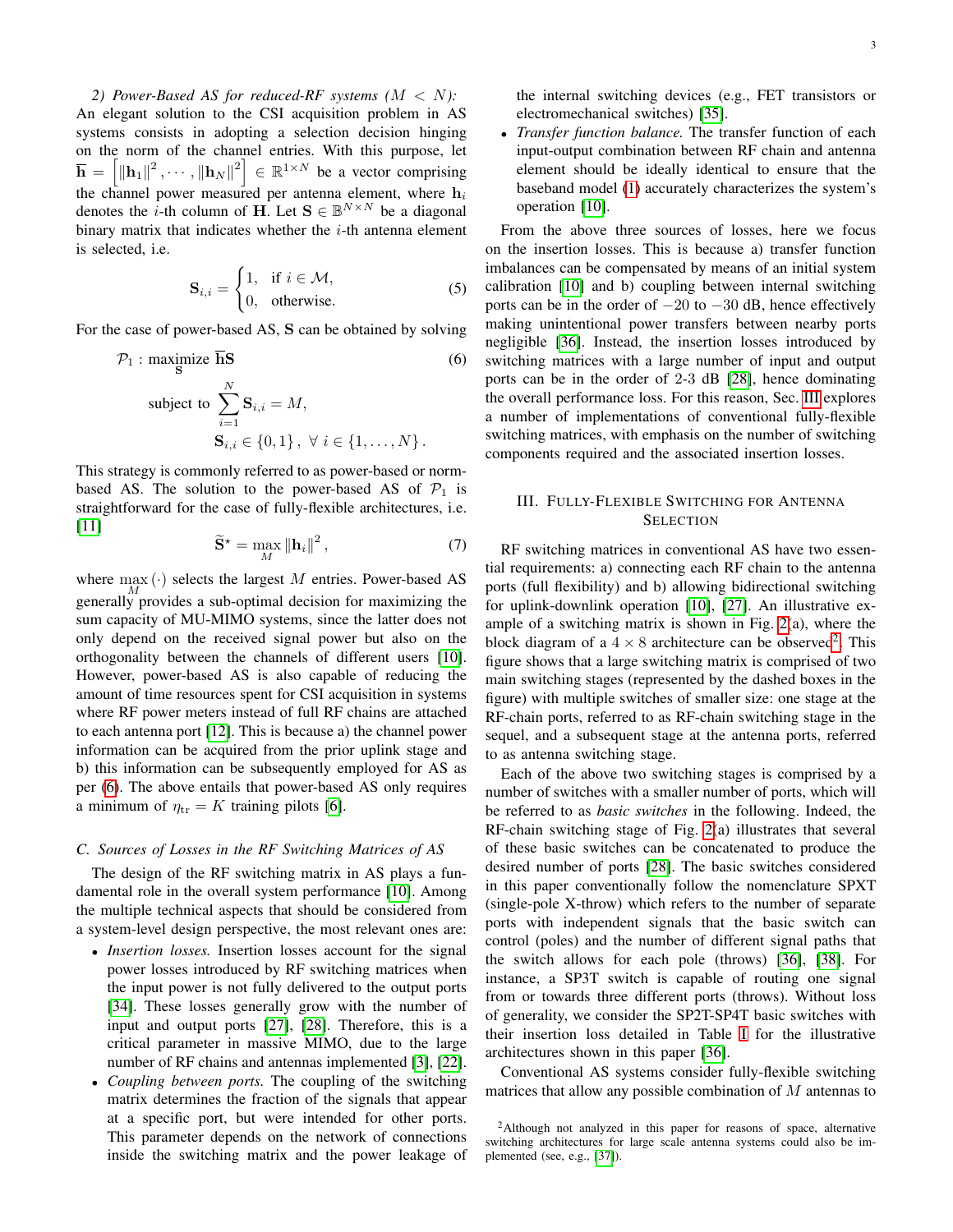

<span id="page-3-0"></span>Fig. 2. Block diagrams of fully-flexible architectures: (a) a conventional  $4 \times 8$ switching matrix with each input port connected to every output port (full flexibility with full connectivity) and (b) a switching matrix minimizing the number of internal connections (full flexibility with minimum connectivity).

TABLE I BASIC SPXT SWITCHES

<span id="page-3-1"></span>

| Switch type       | <b>Model</b> [36] | <b>Insertion</b> loss |
|-------------------|-------------------|-----------------------|
| SP <sub>2</sub> T | PF42422           | $L_2 = 0.25$ dB       |
| SP3T              | PE42430           | $L_3 = 0.45$ dB       |
| SP4T              | PF42440           | $L_4 = 0.45$ dB       |

be simultaneously selected. However, a number of implementations for the design of switching matrices with varying complexity and insertion loss can be implemented. Importantly, different architectures may result in RF-chain and antenna switching stages with different number of ports (throws). An accurate characterization of the maximum number of throws per switching stage is crucial, since they determine overall insertion loss of the critical signal path, i.e. the signal path with largest power losses.

With the above purpose, let us define  $T_{\rm RF}$  and  $T_{\rm AN}$  as the maximum number of throws per RF chain  $(T_{RF})$  in the RFchain switching stage or per antenna  $(T_{AN})$  in the antenna switching stage, as represented in Fig. [2\(](#page-3-0)a). Moreover, let  $\mathcal T$  be the set with elements in decreasing order given by the number of throws in the basic switches, i.e.,  $\mathcal{T} = \{4, 3, 2\}$  for the basic switches considered in Table [I.](#page-3-1)  $\mathcal{T}_j$  corresponds to the jth entry in  $\mathcal T$  and the cardinality of  $\mathcal T$  is  $|\mathcal T| \triangleq N_s$ . Intuitively,  $N<sub>s</sub>$  refers to the number of different basic switches considered, i.e.  $N_s = 3$  for the basic switches of Table [I.](#page-3-1) The total insertion loss measured in  $\text{dB}$  of the critical signal path L for a given switching architecture can be computed as

$$
L = \sum_{j=1}^{N_s} \left( S_{\mathcal{T}_j}^{\text{RF}} + S_{\mathcal{T}_j}^{\text{AN}} \right) \times L_{\mathcal{T}_j} = \sum_{j=1}^{N_s} S_{\mathcal{T}_j} \times L_{\mathcal{T}_j}, \quad (8)
$$

where  $S_{\mathcal{T}_j}^{\text{RF}}$  and  $S_{\mathcal{T}_j}^{\text{AN}}$  represent the number of consecutive basic switches with  $\mathcal{T}_j$  throws that the signals cross in the RFchain and in the antenna switching stages, respectively, and  $L_{\mathcal{T}_j}$  denotes the insertion loss in dB introduced by a basic switch with  $\mathcal{T}_j$  throws. For instance, we have  $L_2 = 0.25$  dB,  $L_3 = 0.45$  dB and  $L_4 = 0.45$  dB for the basic switches

considered in Table [I.](#page-3-1) Moreover,  $S_{\mathcal{T}_j} \triangleq S_{\mathcal{T}_j}^{RF} + S_{\mathcal{T}_j}^{AN}$  refers to the total number of switches with  $\mathcal{T}_j$  throws in the critical signal path of the overall switching matrix.

The number of basic switches with  $\mathcal{T}_i$  throws crossed by the transmit signals in the RF-chain and antenna switching stages can be iteratively computed  $as<sup>3</sup>$  $as<sup>3</sup>$  $as<sup>3</sup>$ 

<span id="page-3-3"></span>
$$
S_{\mathcal{T}_j}^{\{\rm RF,\,AN\}} = \text{fact}\left(Q_{\mathcal{T}_j}^{\{\rm RF,AN\}}, \mathcal{T}_j\right), j \in \{1, \ldots, N_s\},\qquad(9)
$$

where fact  $(a, b)$  denotes the number of times b appears in the integer factorization of a and  $Q_{\tau}^{\{RF, \text{AN}\}}$  $\tau_j^{\text{max}, \text{any}}$  is given by

$$
Q_{\mathcal{T}_j}^{\{\text{RF,AN}\}} = \begin{cases} T_{\{\text{RF,AN}\}}, & \text{if } j = 1, \\ Q_{\mathcal{T}_{j-1}}^{\{\text{RF,AN}\}} \Big/ \max\left(\mathcal{T}_{j-1}^{\{S_{\mathcal{T}_{j-1}}^{\{\text{RF,AN}\}}\}}), 1\right), & \text{otherwise.} \end{cases}
$$

In plain words,  $Q_{\tau_i}^{\{RF,\,AN\}}$  $\tau_j^{\text{in}, \text{any}}$  indicates the maximum number of throws per RF-chain or per antenna that should be implemented by concatenating basic switches with  $\mathcal{T}_i$  throws. Moreover,  $\mathcal{T}_j^{S_{\mathcal{T}_j}}$  represents the number of throws obtained by  $S_{\mathcal{T}_j}$  subsequent switching stages comprised of basic switches with  $\mathcal{T}_i$  throws, as described in the illustrative example of Table [II](#page-4-1) for the  $N = 128$ ,  $M = 76$  case.

Considering the above, in this work we explore three implementations for the design of fully-flexible switching matrices:

1) *Architecture* 1*. Conventional fully-flexible architecture with full connectivity.* This architecture is illustrated in Fig. [2\(](#page-3-0)a), where it can be seen that each RF chain is connected to every antenna port. In this particular case

$$
T_{\rm RF} = N, \text{ and } T_{\rm AN} = M. \tag{11}
$$

2) *Architecture* 2*. Fully-flexible architecture with minimum connectivity.* This architecture minimizes the maximum number of ports at the RF-chain and antenna switching stages. The block diagram of this architecture is shown in Fig. [2\(](#page-3-0)b) for an illustrative  $3 \times 5$  RF switching matrix. Here, it can be seen that there are additional constraints regarding the connectivity of each antenna. For instance, Fig. [2\(](#page-3-0)b) shows that the first RF chain does not connect to antenna ports  $A-4$  and  $A-5$ . In spite of this, a full flexibility is guaranteed provided that

<span id="page-3-5"></span>
$$
T_{\text{RF}} = N - M + 1
$$
, and  $T_{\text{AN}} = \min(M, T_{\text{RF}})$ . (12)

Overall, the fully-flexible with minimum connectivity architecture selects the basic switches such that  $T_{RF}$  and  $T_{AN}$  are minimized, while ensuring that any combination of antennas can be simultaneously activated. Altogether, this architecture aims to minimize the number of connections to simplify the hardware design.

<span id="page-3-4"></span>3) *Architecture* 3*. Fully-flexible architecture with minimum losses.* The fully-flexible with minimum connectivity architecture does not guarantee that the insertion losses are minimized, since designing networks with larger  $T_{\text{RF}}$ or  $T_{AN}$  might actually reduce the total insertion loss.

<span id="page-3-2"></span><sup>&</sup>lt;sup>3</sup>For simplicity, it has been considered that  $T_{\text{RF}}$  and  $T_{\text{AN}}$  can be factorized into the integers contained in  $\mathcal T$ . Otherwise,  $T_{\rm RF}$  and  $T_{\rm AN}$  represent the closest greater integer that can be factorized.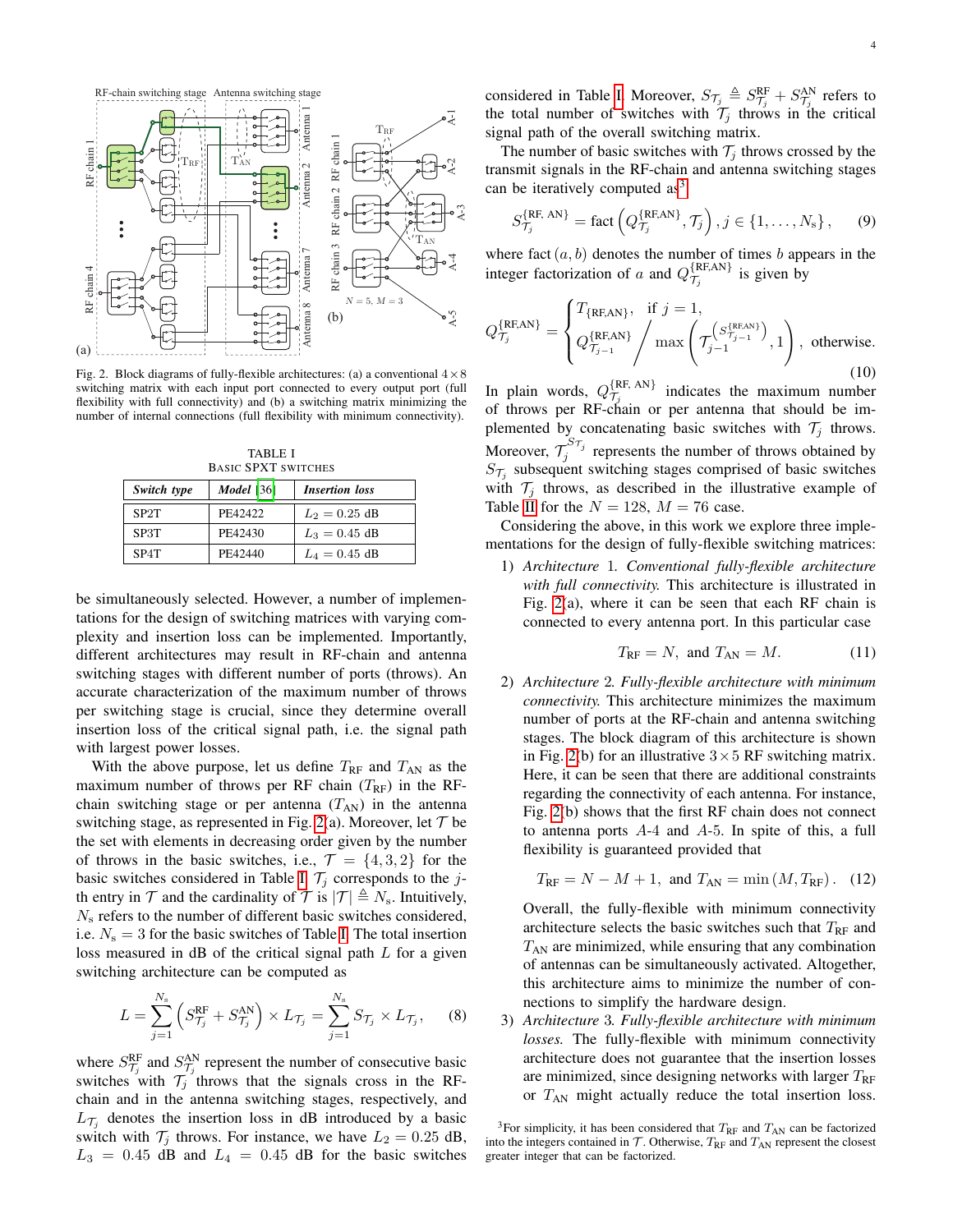<span id="page-4-1"></span>

| <b>Parameter</b>                                                                                  | Full flexibility with full<br>connectivity               | Full flexibility with mini-<br>mum connectivity    | Full flexibility with mi-<br>nimum insertion losses | Partial connectivity                    |
|---------------------------------------------------------------------------------------------------|----------------------------------------------------------|----------------------------------------------------|-----------------------------------------------------|-----------------------------------------|
| $T_{\rm RF}$                                                                                      | 128                                                      | 54                                                 | 64                                                  | $\overline{2}$                          |
| $T_{AN}$                                                                                          | 81                                                       | 54                                                 | 64                                                  | $\overline{2}$                          |
| $Q_{\{4,3,2\}}^{\rm RF}$ as per (10)                                                              | $Q^{\text{RF}}_{\{4,3,2\}} = \{128,2,2\}$                | $Q^{\rm RF}_{\{4,3,2\}}=\{54,54,2\}$               | $Q^{\text{RF}}_{\{4,3,2\}} = \{64,0,0\}$            | $Q_{\{4,3,2\}}^{\rm RF} = \{2,2,2\}$    |
| {SP4T, SP3T, SP2T} basic switches re-                                                             | $S^{\text{RF}}_{\{4,3,2\}} = \{3,0,1\}$                  | $\overline{S_{\{4,3,2\}}^{\text{RF}}} = \{0,3,1\}$ | $S^{\text{RF}}_{\{4,3,2\}} = \{3,0,0\}$             | $S^{\rm RF}_{\{4,3,2\}}=\{0,0,1\}$      |
| quired per RF chain $(S_{\{4,3,2\}}^R)$                                                           |                                                          |                                                    |                                                     |                                         |
| $Q_{\{4,3,2\}}^{\text{AN}}$ as per (10)                                                           | $Q_{\{4,3,2\}}^{\text{AN}} = \{81,81,0\}$                | $Q_{\{4,3,2\}}^{\text{AN}} = \{54,54,2\}$          | $Q^{\text{AN}}_{\{4,3,2\}} = \{64,0,0\}$            | $Q^{\text{AN}}_{\{4,3,2\}} = \{2,2,2\}$ |
| {SP4T, SP3T, SP2T} basic switches re-                                                             | $S_{\{4,3,2\}}^{\text{AN}} = \{0,4,0\}$                  | $S_{\{4,3,2\}}^{\text{AN}} = \{0,3,1\}$            | $S_{\{4,3,2\}}^{\text{AN}} = \{3,0,0\}$             | $S_{\{4,3,2\}}^{\text{AN}} = \{0,0,1\}$ |
| quired per antenna $(S_{\{4,3,2\}}^{\text{AN}})$                                                  |                                                          |                                                    |                                                     |                                         |
| Total number of {SP4T, SP3T, SP2T}<br>basic switches $(S_{\{4,3,2\}})$                            | $S_{\{4,3,2\}} = \{3,4,1\}$                              | $S_{\{4,3,2\}} = \{0,6,2\}$                        | $S_{\{4,3,2\}} = \{6,0,0\}$                         | $S_{\{4,3,2\}} = \{0,0,2\}$             |
| Total insertion loss in dB $(L)$ as per $(8)$ ,<br>where $L_{\mathcal{T}_i}$ are given by Table I | $L = 3 \times 0.45 + 4 \times$<br>$0.45 + 0.25 = 3.4$ dB | $L = 6 \times 0.45 + 2 \times$<br>$0.25 = 3.2$ dB  | $L = 6 \times 0.45 = 2.7$<br>dB                     | $L = 2 \times 0.25 = 0.5$<br>dB         |

TABLE II INSERTION LOSSES INTRODUCED BY DIFFERENT SWITCHING ARCHITECTURES IN AN AS SYSTEM WITH  $N = 128$  and  $M = 76$ 

This counter-intuitive behaviour is illustrated in Table [II,](#page-4-1) where it can be observed that minimizing the  $T_{RF}$  and  $T_{AN}$  as per the fully-flexible with minimum connectivity architecture does not minimize the total insertion loss. This is because the insertion losses introduced by the basic switches vary depending on their number of ports as per Table [I,](#page-3-1) an effect particularly noticeable for large  $T_{\rm RF}$  and  $T_{\rm AN}$ . In contrast, the fully-flexible architecture with minimum losses selects the  $T_{RF}$  and  $T_{AN}$  that minimize the insertion loss by relaxing [\(12\)](#page-3-5) into

$$
T_{\text{RF}} \ge N - M + 1, \text{ and } T_{\text{AN}} \ge \min\left(M, T_{\text{RF}}\right). \quad (13)
$$

At this point we note that while the different design criteria considered above guarantee full flexibility, their insertion loss can still be as significant as 2-3 dB for massive MIMO systems, as demonstrated in Table [II](#page-4-1) and shown in Sec. [VII.](#page-9-0) For this reason, in the following we concentrate on reducing the complexity and losses of RF switching matrices at the expense of reducing their flexibility.

# <span id="page-4-0"></span>IV. PARTIALLY-CONNECTED SWITCHING ARCHITECTURES AND RESULTING AS CONSTRAINTS

The significant insertion loss and complexity of fullyflexible switching matrices in massive MIMO motivate the design of alternative low-complexity switching architectures [\[22\]](#page-13-0). In this section we consider a partially-connected switching architecture with arbitrary  $N$  and  $M$  for alleviating the above-mentioned concerns. Specifically, the partiallyconnected architecture is designed to reduce the number of internal connections and basic switches, i.e.

$$
T_{\rm RF} = \left\lceil \frac{N}{M} \right\rceil, \text{ and } T_{\rm AN} = \begin{cases} 1, & \text{if } \left\lfloor \frac{N}{M} \right\rfloor \ge 2, \\ 2, & \text{otherwise,} \end{cases} \tag{14}
$$

where the maximum number of throws per RF chain in the RF-chain switching stage,  $T_{\text{RF}}$ , is defined to guarantee the essential constraint of connecting every antenna to at least one RF chain. Moreover, [\(14\)](#page-4-2) shows that there are two specific cases depending on the ratio  $\frac{N}{M}$ :

1) *Case for*  $\lfloor \frac{N}{M} \rfloor \geq 2$ . Partially-connected switching schemes satisfying this condition are those where each



<span id="page-4-3"></span>Fig. 3. Illustrative block diagrams for the partially-connected switching architectures of (a)  $\left| \frac{N}{M} \right| \ge 2$  and (b)  $\left| \frac{N}{M} \right| < 2$ .

antenna is connected to a single RF chain  $(T_{AN} = 1)$ . We note that this architecture comprehends the particular case  $N/M = 2$  considered in [\[22\]](#page-13-0), where only SP2T switches are required to ensure antenna connectivity. An illustrative example is shown in Fig. [3\(](#page-4-3)a), where  $N = 5$ and  $M = 2$ . In this architecture, it can be observed that one SP3T must be implemented at the RF-chain switching stage for guaranteeing that every antenna is connected to one RF chain.

<span id="page-4-2"></span>2) *Case for*  $\left\lfloor \frac{N}{M} \right\rfloor < 2$ . In these architectures each antenna might be connected to more than one RF chain ( $T_{AN}$  = 2). Accordingly, employing basic switches SP2T suffices to guarantee connectivity for all  $N$  antennas. A specific switching architecture satisfying  $|N/M| < 2$  is shown in Fig. [3\(](#page-4-3)b) for  $N = 5$  and  $M = 3$ . This figure shows that the SP2T switches required at the antenna switching stage introduce additional insertion losses with respect to the case  $|N/M| \geq 2$ .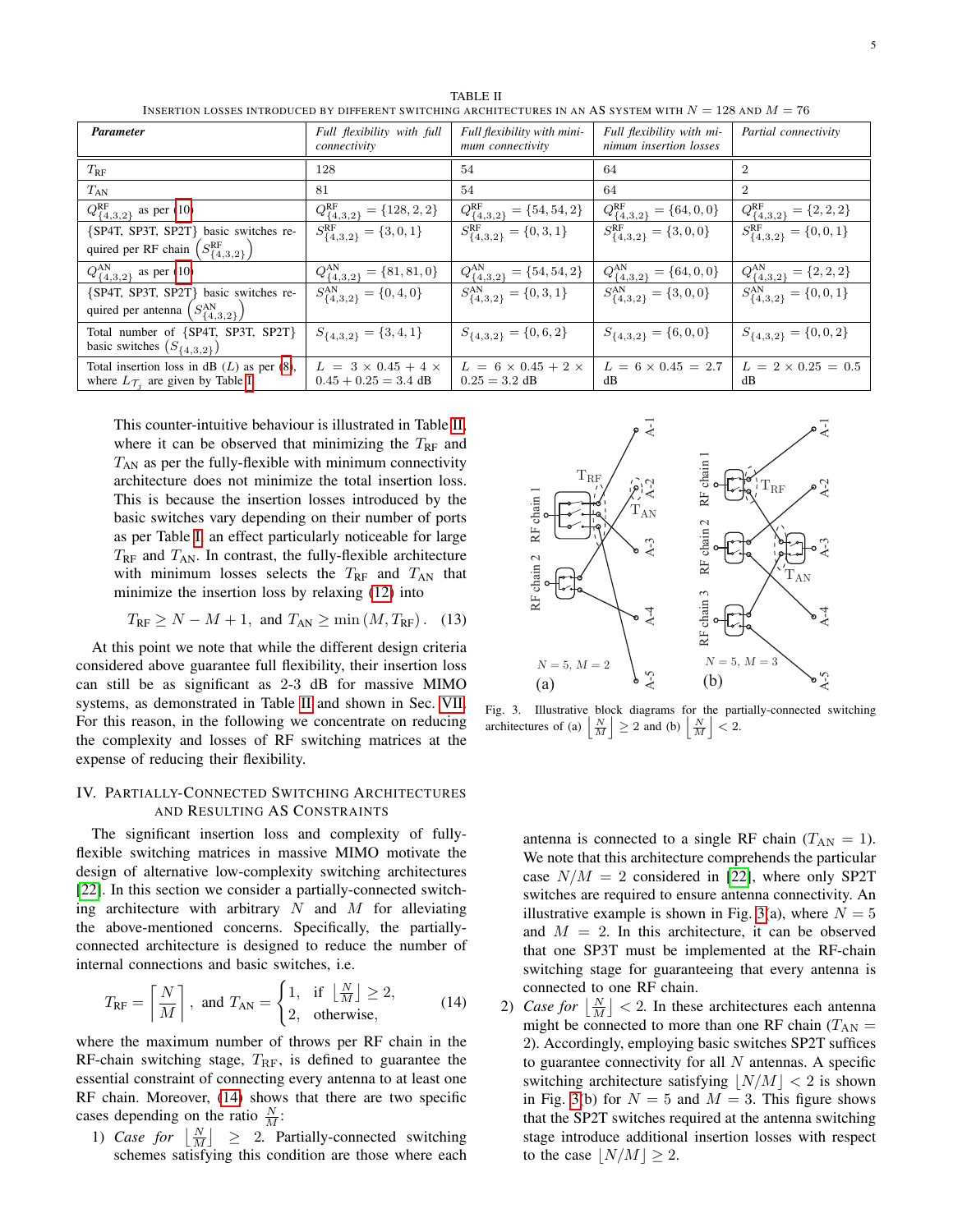## *A. Optimization constraints for AS with Instantaneous CSI*

Overall, the above partially-connected architectures impose a limited flexibility in the AS procedure, since the simultaneous selection of certain antenna combinations is not implementable. In this context, the specific restrictions introduced by the partial connectivity should be considered when defining the antenna selection problem [\[22\]](#page-13-0). With this purpose, let  $\overline{\mathcal{N}} = \{1, ..., N\}$  and  $\overline{\mathcal{M}} = \{1, ..., M\}$  be sets indexing the antennas and the RF chains, respectively. We define the antenna subsets  $\mathcal{N}^i, i \in \{1, \ldots, S_{\text{cons}}\}$  as disjoint sets of antennas sharing at least one common RF chain, i.e.  $\mathcal{N}^1 \cup \mathcal{N}^2 \cup \cdots \cup \mathcal{N}^{S_{\text{cons}}} = \overline{\mathcal{N}}$  and  $\mathcal{N}^i \cap \mathcal{N}^j =$  $\emptyset, \forall i, j \in \{1, \ldots, S_{\text{cons}}\}.$  Here,  $\emptyset$  denotes the empty set and  $S_{\text{cons}}$  denotes the number of constraints detailed below. Similarly,  $\mathcal{M}^i \subset \overline{\mathcal{M}}, i \in \{1, \ldots, S_{\text{cons}}\}$  represent disjoint sets of RF chains sharing at least one common antenna. For the illustrative example of Fig. [3\(](#page-4-3)b), the sets  $\mathcal{M}^i$  are defined as  $\mathcal{M}^1 = \{1, 3\}$ , since these RF chains inter-connect antennas  $\mathcal{N}^1$  = {1, 3, 5}, and  $\mathcal{M}^2$  = {2}, which interconnects antennas  $\mathcal{N}^2 = \{2, 4\}$ . Intuitively, the cardinality of the antenna groups sharing at least one RF chain  $(S_{\text{cons}})$ also represents the number of constraints required to account for partial connectivity, which is given by

$$
S_{\rm cons} = M - N_{\rm ov},\tag{15}
$$

where  $N_{\text{ov}}$  represents the number of antennas with the possibility of connecting to more than one RF chain. This is because the partial connectivity architecture imposes an additional constraint for every subset of antennas  $\mathcal{N}^i \subset \overline{\mathcal{N}}, i \in$  $\{1, \ldots, S_{\text{cons}}\}$ , interconnected with their corresponding subset of RF chains  $\mathcal{M}^i \subset \overline{\mathcal{M}}, i \in \{1, \ldots, S_{\text{cons}}\}.$  For instance, Fig. [3\(](#page-4-3)b) shows that only two out of antennas  $\mathcal{N}^1 = \{1, 3, 5\}$ can be simultaneously active, since these antennas are only connected to two RF chains  $(|\mathcal{M}^1| = 2)$ .

Without loss of generality, we consider in the following that each RF chain is connected to antennas physically separated as shown in Fig.  $3(a)$  and Fig.  $3(b)^4$  $3(b)^4$ . Based on the above, let us define

$$
N_{\text{dist}} = \begin{cases} M, & \text{if } \lfloor N/M \rfloor \ge 2, \\ N - M, & \text{otherwise.} \end{cases} \tag{16}
$$

In plain words,  $N_{\text{dist}}$  represents the distance between antennas inter-connected to a given RF chain. Similarly, the distance between the RF chains connected to a given subset of antennas  $M_{\text{dist}}$  is given by

$$
M_{\text{dist}} = \begin{cases} 1, & \text{if } \lfloor N/M \rfloor \ge 2, \\ N - M, & \text{otherwise.} \end{cases} \tag{17}
$$

For example, Fig. [3\(](#page-4-3)b) shows that RF chains  $\mathcal{M}^1 = \{1,3\}$ , which inter-connect antennas  $\mathcal{N}^1 = \{1, 3, 5\}$ , are separated by  $M_{\text{dist}} = N - M = 2$  to minimize the length of the longest wired connection. Accordingly, we can express  $\mathcal{N}^i$  and  $\mathcal{M}^i$ 

<span id="page-5-0"></span><sup>4</sup>This consideration is motivated by the results obtained in [\[22\]](#page-13-0) for real propagation environments, where it was shown that inter-connecting a given RF chain to non-adjacent antennas provides a better performance than the connection to adjacent antennas due to their enhanced spatial diversity.

<span id="page-5-1"></span>for the non-adjacent antenna connectivity considered in this paper as

$$
\mathcal{N}^{i} = \left\{ i, i + N_{\text{dist}}, \dots, i + \left( \left\lceil \frac{N - i + 1}{N_{\text{dist}}} \right\rceil - 1 \right) N_{\text{dist}} \right\},\tag{18}
$$

<span id="page-5-2"></span>where each RF chain connects to antennas with indices separated by  $N_{\text{dist}}$  and

$$
\mathcal{M}^{i} = \left\{ i, i + M_{\text{dist}}, \dots, i + \left( \left\lceil \frac{M - i + 1}{M_{\text{dist}}} \right\rceil - 1 \right) M_{\text{dist}} \right\},\tag{19}
$$

where each antenna connects to RF chains with indices separated by  $M_{\text{dist}}$ . Considering the above, the AS optimization problem for general partially-connected architectures can be formulated as

$$
\mathcal{P}_2: \underset{\mathbf{S}, \mathbf{P}}{\text{maximize }} \log_2 \det \left( \mathbf{I}_K + \rho \mathbf{P} \mathbf{H} \mathbf{S} \mathbf{H}^{\mathrm{H}} \right) \tag{20a}
$$

subject to 
$$
\sum_{i=1}^{N} \mathbf{S}_{i,i} = M,
$$
 (20b)

$$
0 \le S_{i,i} \le 1, \ \forall i \in \{1, ..., N\},
$$
 (20c)

$$
\sum_{j \in \mathcal{N}^i} \mathbf{S}_{j,j} = |\mathcal{M}^i|, \ \forall \ i \in \{1, \dots, S_{\text{cons}}\}, \tag{20d}
$$

In resemblance with [\[21\]](#page-12-16), [\[22\]](#page-13-0), [\[32\]](#page-13-6),  $P_2$  is solved by first optimizing over S, while setting  $P = I_K$ . Note that the resultant convex optimization problem is produced by relaxing binary constraints, so the solution  $\tilde{S}^*$  can be obtained by choosing the  $M$  largest entries of S compliant with the partial connectivity limitations. Subsequently, the user power allocation matrix  $\tilde{P}^*$  is computed by maximizing [\(2\)](#page-1-3) with M fixed as per [\(5\)](#page-2-3). This is also a convex optimization problem with a waterfilling-type solution [\[39\]](#page-13-14).

#### *B. Optimization constraints for AS with Power-Based CSI*

The specific RF switching architecture selected also influences the procedure for performing AS based on the channel power at each of the antenna ports. Indeed, the optimization problem  $P_1$  must incorporate additional constraints due to the partial connectivity. As a result, the optimization problem for power-based AS under limited connectivity can be expressed as

$$
\mathcal{P}_3: \underset{\mathbf{S}}{\text{maximize}} \overline{\mathbf{h}} \mathbf{S},\tag{21a}
$$

subject to 
$$
\sum_{i=1}^{N} \mathbf{S}_{i,i} = M,
$$
 (21b)

$$
\mathbf{S}_{i,i} \in \{0,1\}, \ \forall \ i \in \{1,\dots,N\}, \qquad \text{(21c)}
$$
\n
$$
\sum_{j \in \mathcal{N}^i} \mathbf{S}_{j,j} = |\mathcal{M}^i|, \ \forall \ i \in \{1,\dots,S_{\text{cons}}\}, \qquad \qquad \text{(21d)}
$$

where the sets  $\mathcal{N}^i$  and  $\mathcal{M}^i$  are defined in [\(18\)](#page-5-1) and [\(19\)](#page-5-2), respectively. Intuitively, the solution of  $P_3$  can be obtained by selecting the  $|\mathcal{M}^i|$  largest entries of  $\overline{\mathbf{h}}_{\mathcal{N}^i}, \forall i \in \{1, ..., S_{\text{cons}}\}.$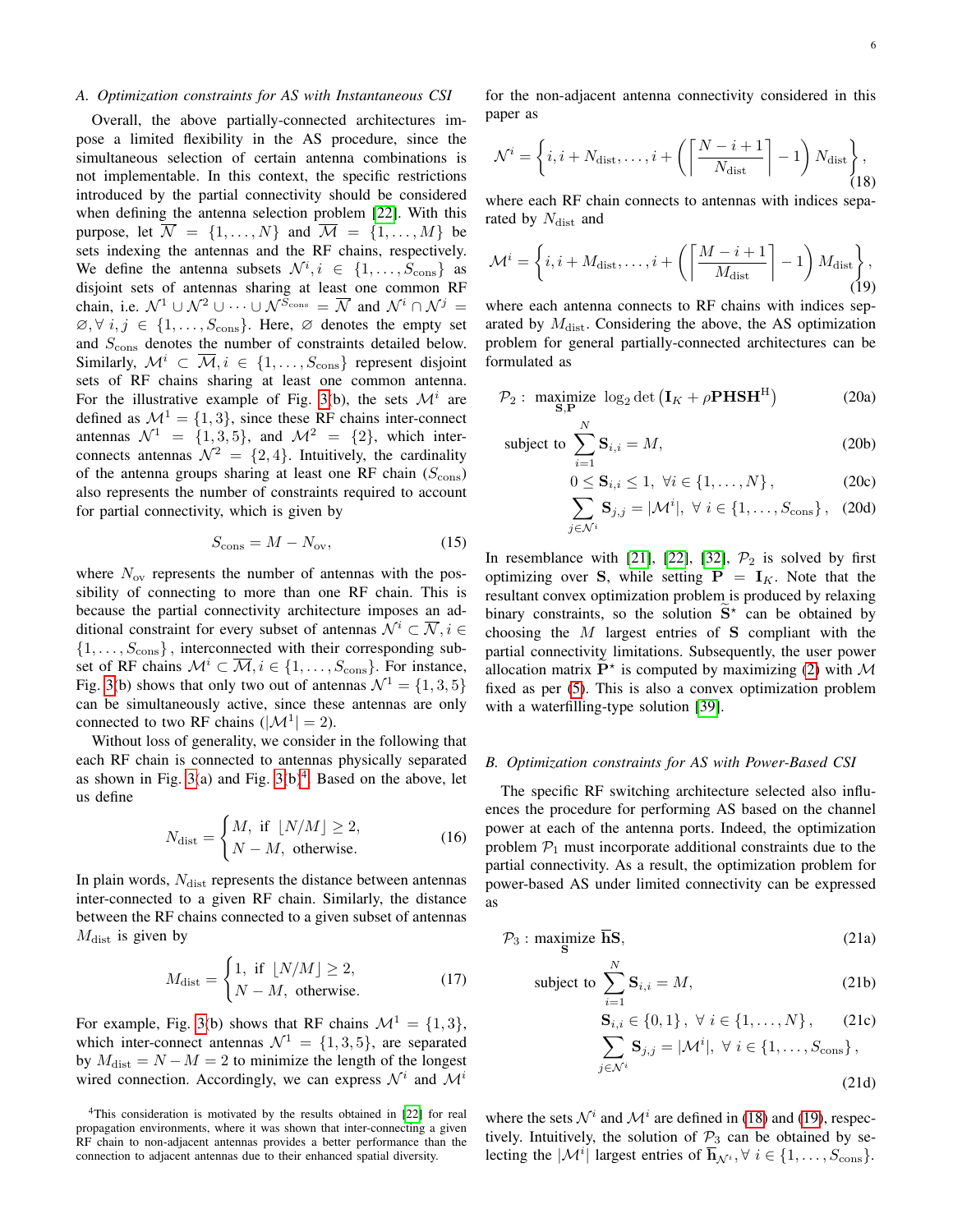## *C. Implications of Reducing Connectivity*

The constraints introduced to account for partial connectivity have a number of practical system-level implications that we detail as follows:

- *Insertion losses.* The insertion losses introduced will be smaller in the design with partial switching connectivity due to the smaller number of basic switches required to implement the switching matrix. For instance, in the example of Table [II,](#page-4-1) the insertion losses are reduced from  $L \approx 3$  dB to  $L = 0.5$  dB.
- *Power-based AS*. The need of solving  $P_3$  entails that the overall signal processing complexity of the powerbased AS under restricted RF switching connectivity is modified w.r.t. its fully-flexible counterpart. This is because of the reduced length of the sub-arrays from from which the largest elements are selected (from N to max  $(|\mathcal{M}^i|)$   $\forall i \in \{1, \ldots, S_{\text{cons}}\}$ ).
- *System performance.* Limiting the connectivity affects the number of possible antenna combinations that can be selected. Due to its importance, this aspect is studied in Sec. [V,](#page-6-0) where the ergodic sum capacity loss w.r.t. fully-flexible architectures is characterized for the case of power-based AS.
- *Baseband signal processing.* The digital signal processor (DSP) must account for the reduced connectivity in order to perform the precoding / detection operations. This is because the order of the antenna channels might be different from the conventional order at the antenna ports. Let us consider the architecture shown in Fig. [3\(](#page-4-3)a) and assume that antennas  $\mathcal{N}^2 = 2$  and  $\mathcal{N}^1 = 5$  are those that maximize the sum capacity. For adequate symbol-toantenna mapping, the DSP should be aware that the first RF chain will be connected to antenna port 5 whereas the second RF chain will be connected to antenna port 2. For instance, the precoding/detection weight applied to the first RF chain should be that of antenna 5 to guarantee a correct system operation.
- *Analog hardware complexity.* The employment of a reduced number of basic switches and connections can reduce cross-coupling between hardware components that are physically close, the time required for calibrating the input-output transfer function and the overall economic cost for implementing the switching matrix.

# *D. Practical Hardware Implementation for Power-Based AS in massive MIMO*

The solution advocated in [\[12\]](#page-12-9) for reducing the CSI acquisition time in power-based AS is based on implementing analog power estimators at each antenna as shown in Fig. [4\(](#page-6-1)a), i.e.  $N_{\text{PM}} = N$ , where  $N_{\text{PM}}$  refers to the number of power meters. Note that here we consider that the speed and resolution requirements of the analog-to-digital converters (ADC) required in the parallel power-meter chains can be relaxed because power-based AS solely relies on the relative differences between the received signals from different antennas. Nevertheless, additional data ports are required at the digital signal processor (DSP) to acquire this data.



<span id="page-6-1"></span>Fig. 4. Block diagram of different hardware implementations for measuring channel power. (a) One parallel power meter chain per antenna and (b) limited number of power meter chains with additional selection switches.

The excessive number of antennas implemented in massive MIMO systems also motivates the implementation of a considerable number of RF chains, even when AS is implemented [\[21\]](#page-12-16). Since each RF chain captures the channel power information during the uplink data stage, this entails that the solution illustrated in Fig. [4\(](#page-6-1)a) acquires a significant amount of redundant data. This redundancy is eliminated in the archi-tecture considered in Fig. [4\(](#page-6-1)b), where only  $N_{\rm PM} = N - M$ power meters are required. The particular example shown in Fig. [4\(](#page-6-1)b) corresponds to an architecture with  $N = 2M$ . When compared with the scheme of Fig. [4\(](#page-6-1)a), it can be seen that, while additional RF switches are required, the number of parallel power-meter chains and data ports at the DSP can be substantially reduced.

## <span id="page-6-0"></span>V. PERFORMANCE ANALYSIS: DEGRADATION DUE TO LIMITED SWITCHING CONNECTIVITY

The partial connectivity architecture presented in Sec. [IV](#page-4-0) reduces the insertion loss introduced by the switching matrix at the expense of limiting the number of number of antenna combinations that can be simultaneously selected, which entails a loss in performance. In this section, we characterize this loss by following the intuitive approach adopted in [\[40\]](#page-13-15) for power-based AS. The reasons for focusing on the simpler power-based AS are twofold: a) its reduced CSI acquisition time as detailed in Sec. [II-B](#page-1-5) by use of RF power meters, and b) the negligible performance loss introduced by this scheme when compared with the selection based on instantaneous CSI for the channels considered in this paper.

## *A. Ergodic Capacity Approximation for Fully-Flexible AS*

The analysis developed in [\[40\]](#page-13-15) essentially relies on approximating  $\mathbf{H}_{[\mathcal{M}]}$  in [\(2\)](#page-1-3) by a matrix  $\mathbf{V} \in \mathbb{C}^{K \times M}$  with entries following an identical distribution but with each column having different variances, i.e.

<span id="page-6-2"></span>
$$
\mathbf{H}_{[\mathcal{M}]} \approx \mathbf{V} = \mathbf{G}\mathbf{\Theta},\tag{22}
$$

where  $\mathbf{G} \in \mathbb{C}^{K \times M}$  is a matrix whose entries follow the same distribution of those from H and  $\mathbf{\Theta} \in \mathbb{R}^{M \times M}$  is a diagonal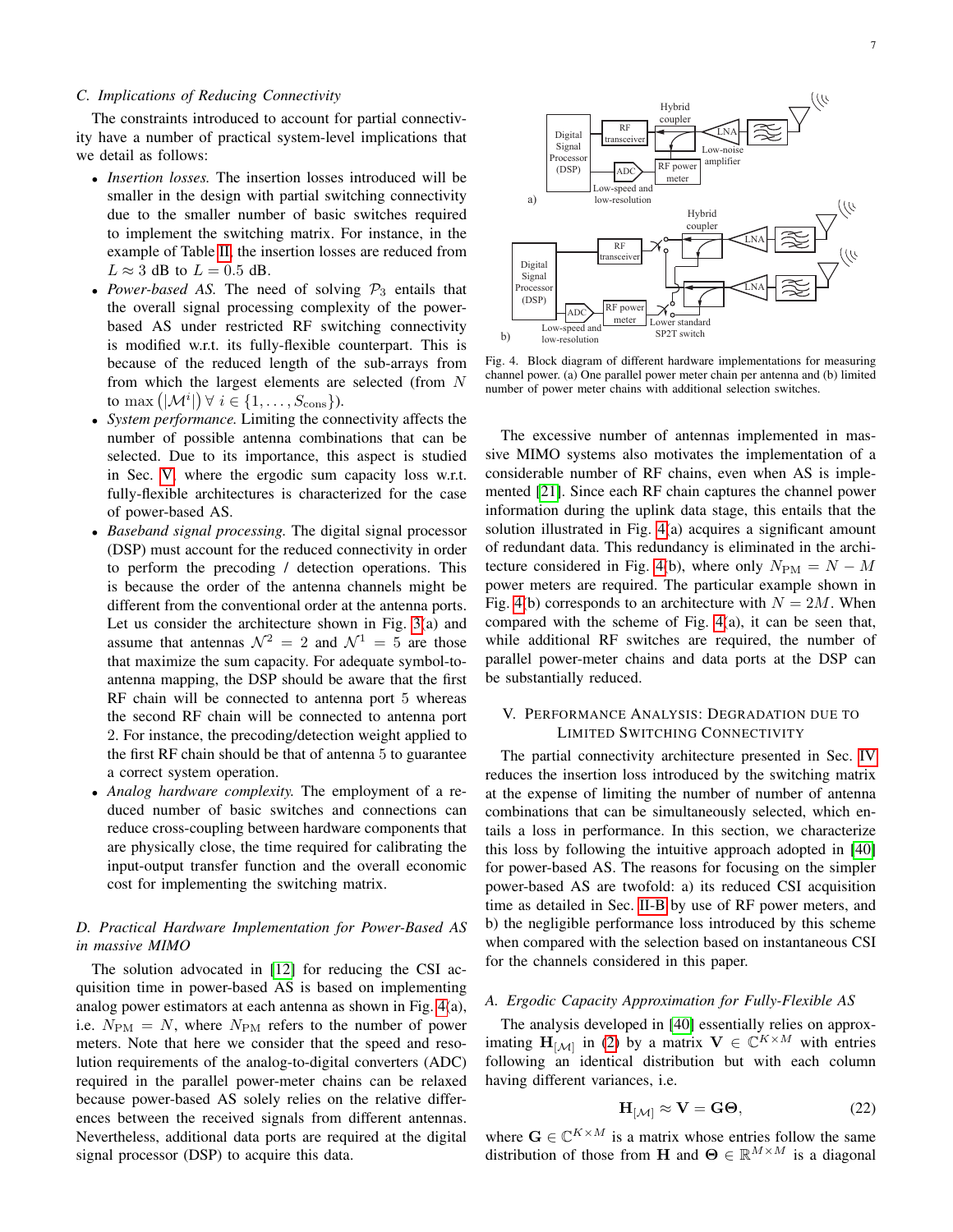matrix whose definition is considered in the following. Specifically, let  $B_c = \sum_{i=1}^{K} |h_{c,i}|^2 = ||\mathbf{h}_c||^2$  denote the norm of the c-th column of H and define  $B_{t:N}$  as the t-th smallest column norm of **H** as per  $W = \{B_{1:N} < B_{2:N} < \cdots < B_{N:N}\}.$  Then, the diagonal entries of  $\Theta$  are given by [\[40\]](#page-13-15)

$$
\theta_{i,i} = \mathbb{E}\left[B_{t_i:N}\right] / \sqrt{K}, \ t_i \in \{1, ..., N\}.
$$
 (23)

The definition of the indices  $t_i$  is straightforward and deterministic for the case of fully-flexible switching networks, since the power-based AS will always select the antennas corresponding to the largest column norms of H, i.e.

$$
\Theta = \text{diag}\left(\sqrt{B_{N:N}}, \sqrt{B_{N-1:N}}, \dots, \sqrt{B_{N-M+1:N}}\right) / \sqrt{K}.\tag{24}
$$

A simpler approximation of the resultant channel in [\(22\)](#page-6-2) can be obtained by averaging the power scaling factors of the selected ordered statistics in [\(23\)](#page-7-0), which for fully-flexible switching networks yields

<span id="page-7-4"></span>
$$
\widetilde{P}_{\rm FF} = \frac{1}{KM} \sum_{i=1}^{M} \mathbb{E}_{\mathbf{H}} \left[ B_{N-i+1:N} \right],\tag{25}
$$

where  $\mathbb{E}_{H}$  denotes that the expectation is taken over the small-scale fading parameters of the random channel H. In contrast with [\[40\]](#page-13-15), in this work we rely on an approximation of the first moment of the t-th ordered random variable  $B_{t:N}$ . This is because the expressions employed in [\[40\]](#page-13-15) are not adequate for systems with a large number of antennas due to the excessive complexity involved in their calculation. Specifically, we approximate the first moment of the  $t$ -th ordered random variable  $B_{t:N}$  in uncorrelated Rayleigh flatfading channels as [\[41\]](#page-13-16), [\[42\]](#page-13-17)

<span id="page-7-1"></span>
$$
\mathbb{E}_{\mathbf{H}}\left[B_{t:N}\right] \approx \frac{c}{2} \frac{N! \left((K-1)!\right)^{-1}}{(t-1)!\left(N-t\right)!} \int_{-1}^{1} f(x) \left(x+1\right) \, dx, \tag{26}
$$

where  $f(x)$  is given by

$$
f(x) = \left(1 - \sum_{j=0}^{K-1} \frac{e^{-y}y^j}{j!} \right)^{k-1} \left(\sum_{j=0}^{K-1} \frac{e^{-y}y^j}{j!} \right)^{N-k} e^{-y}y^K.
$$
\n(27)

In the above expressions,  $y \triangleq c(x + 1)^2/4$  and c is a large constant ( $c \approx 100$  provides sufficient accuracy in the approximation [\[42\]](#page-13-17)). The result of the definite integral in [\(26\)](#page-7-1) can be easily computed via Gauss-Jacobi quadrature [\[43\]](#page-13-18).

The resultant ergodic capacity with the power scaling approximation can be subsequently expressed as [\[40\]](#page-13-15)

$$
C_{\text{PS-FF}} = \mathbb{E}_{\mathbf{G}} \left[ \log_2 \det \left( \mathbf{I}_K + \rho \widetilde{P}_{\text{FF}} \mathbf{G} \mathbf{G}^{\text{H}} \right) \right],\qquad(28)
$$

where the expectation over G has been analytically derived for a variety of correlated and uncorrelated communication channels [\[40\]](#page-13-15).

# *B. Ergodic Capacity Approximation for Partially-Connected AS*

While the approximation in [\(28\)](#page-7-2) accurately characterizes the ergodic capacity attainable by fully-flexible schemes, an optimal power-based AS cannot be guaranteed under limited

<span id="page-7-0"></span>connectivity in general. This is because selecting the antenna combination with the largest column norms of H might not be feasible due to the additional constraints imposed in the optimization problem. This entails that [\(24\)](#page-7-3) and [\(25\)](#page-7-4) are no longer valid for partially-connected networks. For this reason we propose to further approximate [\(25\)](#page-7-4) by taking into consideration the probability of selecting a given subset of the ordered set  $W = \{B_{1:N} < B_{2:N} < \cdots B_{N:N}\}.$ 

<span id="page-7-3"></span>With the above purpose, let us define  $\mathcal{B}^j, j \in \{1, \ldots, {N \choose M}\}$ of cardinality  $|\mathcal{B}^j| = M$  as discrete sets containing a given combination of ordered column norms of H. For instance, in the architecture shown in Fig. [3\(](#page-4-3)a), the relevant sets  $\mathcal{B}^j$ with non-zero probability of being selected following a powerbased criterion are  $\mathcal{B}^1 = \{1, 2\}, \mathcal{B}^2 = \{1, 3\}$  and  $\mathcal{B}^3 = \{1, 4\}.$ Note that the antenna with the largest power can always be selected even under partial connectivity restrictions. Moreover, let  $T_i \in \{0, 1\}$  be a binary random variable that determines whether the specific combination of columns of H determined by  $\mathcal{B}^j$  is selected or not. Intuitively, the limited connectivity restricts a given combination of antennas  $\mathcal{B}^j$  to be selected with a given probability. This entails that, in contrast with [\(25\)](#page-7-4), the expectation in [\(23\)](#page-7-0) must also be taken with respect to the discrete random variables  $T_i$ . Therefore, we propose to theoretically approximate the performance of power-based AS for partially-connected switching architectures by employing

<span id="page-7-5"></span>
$$
\widetilde{P}_{\rm PC} = \frac{1}{KM} \mathbb{E}_{T_j} \left[ \sum_{i=1}^M \mathbb{E}_{\mathbf{H}} \left[ B_{\mathcal{B}_i^j : N} \right] \right],\tag{29}
$$

where  $A_i$  refers to the *i*-th entry of a set A and the outer expectation is taken over the set of random discrete variables  $T_j$ . Closed-form expressions for the inner expectation in [\(29\)](#page-7-5) are already available for multiple channels such as those with Rayleigh flat-fading as per [\(26\)](#page-7-1) [\[40\]](#page-13-15). Instead, the outer expectation corresponds to that of a discrete random variable, which is given by

<span id="page-7-7"></span>
$$
\widetilde{P}_{\text{PC}} = \frac{1}{KM} \sum_{j=1}^{N} \left( \sum_{i=1}^{M} \mathbb{E}_{\mathbf{H}} \left[ B_{\mathcal{B}_{i}^{j}:N} \right] \right) \times P(T_{j})
$$
\n
$$
= \sum_{j=1}^{N} \left( \widehat{P}_{j} \times P(T_{j}) \right), \tag{30}
$$

<span id="page-7-2"></span>where  $P(T_i)$  refers to the probability of jointly selecting the ordered channel columns determined by  $\mathcal{B}^j$ . The probabilities associated with selecting  $B^j$  can be computed depending on the specific switching connectivity and the particular channel characteristics. Specifically, by following the chain rule of probability we have

<span id="page-7-6"></span>
$$
P(T_j) = P\left(\bigcap_{i=1}^M \text{ selecting } \mathcal{B}_i^j\right)
$$
  
= 
$$
\prod_{i=1}^M P\left(\text{ selecting } \mathcal{B}_i^j \mid \bigcap_{r=1}^{i-1} \text{ selected } \mathcal{B}_r^j\right), \quad (31)
$$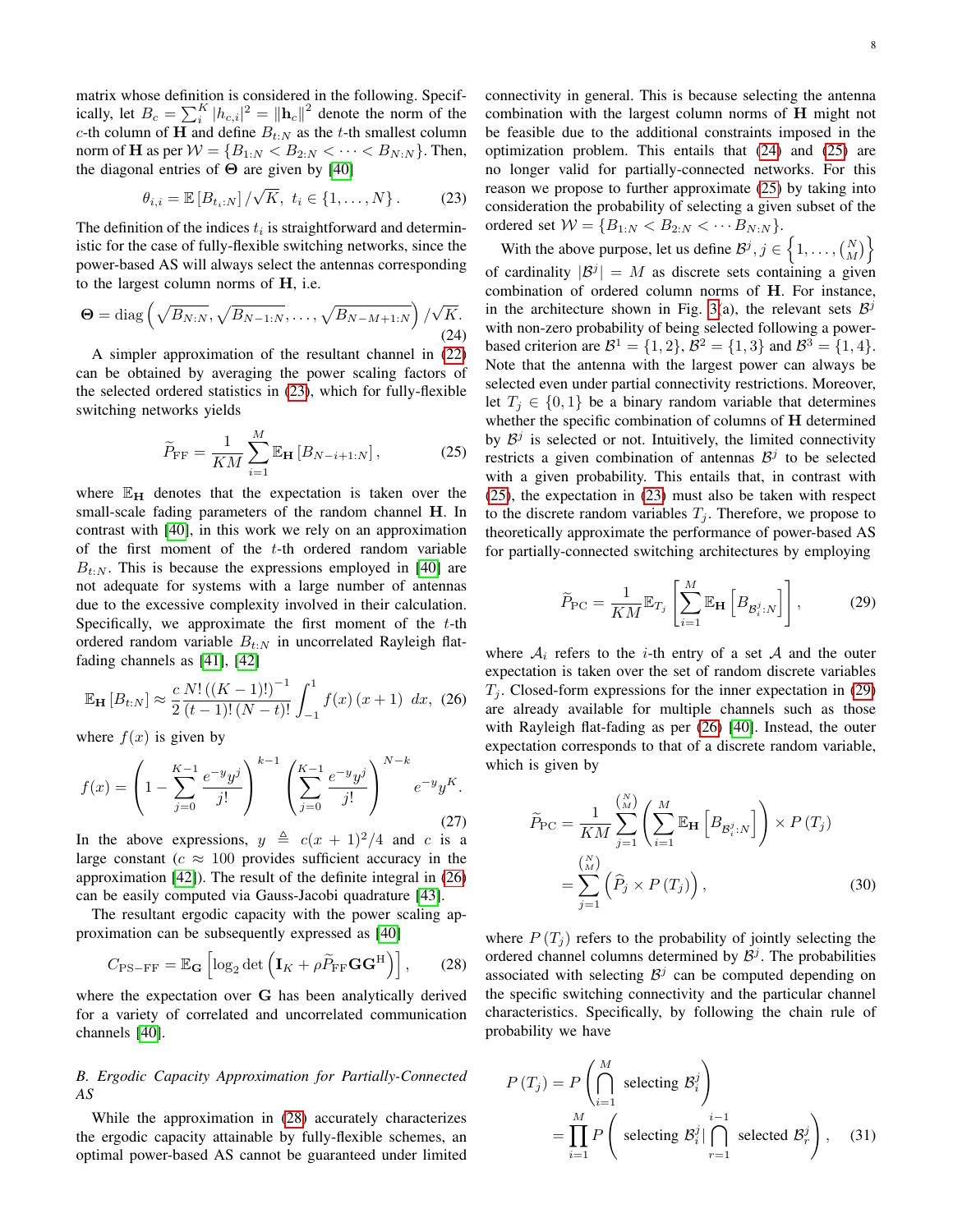

<span id="page-8-1"></span>Fig. 5. Theoretical and simulated ergodic capacities (bits/s/Hz) vs.  $M. N = 8$ for AS systems and  $N = M$  for MU-MIMO without AS,  $K = 2$  and  $\rho = 10$ dB. CSI acquisition overheads and insertion losses are not considered.

where ∩ denotes the intersection of events. To simplify the derivation of the joint probabilities in [\(31\)](#page-7-6), in the following we concentrate on channels H adopting the form [\[3\]](#page-12-2)

$$
\mathbf{H} = \mathbf{R}^{\frac{1}{2}}\mathbf{F},\tag{32}
$$

where  $\mathbf{R} \in \mathbb{C}^{K \times K}$  is the deterministic channel covariance matrix and  $\mathbf{F} \in \mathbb{C}^{K \times N}$  is a matrix of independent and identically distributed (i.i.d.) random variables following  $f_{i,j} \sim \mathcal{CN}(0, 1)$ .

The above assumption entails that the probability of finding the t-th ordered statistic  $B_{t:N}, t \in \{1, \ldots, N\}$  at a given antenna is equal for all antenna elements  $N$ , which makes computing the probabilities in [\(31\)](#page-7-6) straightforward for a given switching connectivity. An example of this derivation for  $N = 5$  and  $M = 2$  is provided in Appendix A for completeness. Once the probabilities of selecting a given ordered channel column combination  $P(T_i)$  in [\(30\)](#page-7-7) are determined, an approximation to the analytical ergodic capacity of AS systems with partially-connected switching matrices can be expressed as

<span id="page-8-2"></span>
$$
C_{\text{PS-PC}} \approx \mathbb{E}_{\mathbf{G}} \left[ \log_2 \det \left( \mathbf{I}_K + \rho \widetilde{P}_{\text{PC}} \mathbf{G} \mathbf{G}^{\text{H}} \right) \right]. \tag{33}
$$

An alternative approximation to the ergodic capacity of partially-connected switching matrices can be derived by directly computing the expectation of the capacity over both the discrete random variables  $T_j$  and G. In this particular case, the approximation of the ergodic capacity is given by

$$
C_{\text{PS-PC}} \approx \sum_{j=1}^{N} \mathbb{E}_{\mathbf{G}} \left[ \log_2 \det \left( \mathbf{I}_K + \rho \widehat{P}_j \mathbf{G} \mathbf{G}^{\text{H}} \right) \right] \times P \left( T_j \right),\tag{34}
$$

where  $\widehat{P}_j$  is defined in [\(30\)](#page-7-7).

The accuracy of the derived approximations can be observed in Fig. [5,](#page-8-1) which represents the ergodic capacity attained by the schemes considered in this paper against increasing M for a system with  $N = 8$  for AS systems and  $N = M$  for conventional MIMO without AS,  $K = 2$  and  $\rho = 10$  dB. Here we consider a small-scale MIMO setup for illustrative reasons since, as shown in Sec. [VII,](#page-9-0) the differences between the switching architectures vanish for large  $N$ . For the results of this figure, we consider an uncorrelated Rayleigh flat-fading channel, ignore the overheads associated with CSI acquisition and assume an identical transmission power at the antenna ports, i.e., the switching insertion losses are precompensated. In spite of this unfavourable assumption for the power-based criterion, it can be seen that it approaches the performance attained by instantaneous CSI-based AS for different values of  $M$ , an observation consistent with previous works [\[11\]](#page-12-8), [\[40\]](#page-13-15). Fig. [5](#page-8-1) also shows that the switching architecture with partial connectivity only experiences a slight performance loss w.r.t. the fully-flexible scheme, which is also coherent with the results obtained for  $N = 2M$  in the real propagation channels of [\[22\]](#page-13-0). The slight performance loss can be explained by noting that, in general, there exists a large probability of selecting antennas with significant channel powers, even if these are not strictly the largest ones as shown in Appendix A. This result combined with those obtained in Sec. [VII](#page-9-0) motivate the employment of power-based AS with partial connectivity, especially for massive MIMO where the insertion losses introduced by the switching matrices can be significant. Moreover, Fig. [5](#page-8-1) shows that the proposed approximations in [\(33\)](#page-8-2) and [\(34\)](#page-8-3) capture the performance loss produced by the partial connectivity architecture.

# VI. ENERGY EFFICIENCY

<span id="page-8-0"></span>The enhancement of the communication's energy efficiency is a key driver for considering AS implementations in massive MIMO due to the possibility of reducing the number of RF chains simultaneously active [\[21\]](#page-12-16), [\[22\]](#page-13-0), [\[44\]](#page-13-19). This comes, however, at the expense of introducing additional insertion losses in the RF switching stage, hence posing an energy efficiency trade-off that we aim to analyze in this paper. The energy efficiency for downlink transmission can be expressed as [\[33\]](#page-13-7), [\[44\]](#page-13-19), [\[45\]](#page-13-20)

<span id="page-8-4"></span>
$$
\xi = \frac{R_{\text{sum}}}{P_{\text{PA}} + P_{\text{RF}} + M \left(P_{\text{ADC}} + P_{\text{DAC}} + P_{\text{int}}\right) + P_{\text{BB}}},\tag{35}
$$

<span id="page-8-3"></span>where  $R_{\text{sum}}$  (bits/s) refers to the effective downlink sum rates after accounting for the CSI acquisition and uplink overheads, and  $P_{\text{PA}} = \frac{P_{\text{t}}}{\kappa}$  is the power consumed by power amplifiers (PAs) with efficiency  $\kappa$  to produce an output signal of  $P_t$ Watts. Moreover,  $P_{\text{RF}} = MP_{\text{CIR}} + P_{\text{LO}}$  represents the power consumed by the analog hardware components excluding the PAs. Here,  $P_{\text{CIR}}$  is the power consumed by the analog circuitry required in each of the RF chains, and  $P_{\text{LO}}$  denotes the power consumed by the local oscillator.  $P_{ADC}$  and  $P_{DAC}$  refer to the power consumption of dual channel (I-Q) analog-to-digital converters (ADCs) and digital-to-analog converters (DACs), respectively, whereas  $P_{\text{BB}}$  and  $P_{\text{int}}$  represent the power of the DSP baseband signal processing and its data interface per RF chain. The baseband power consumption can be decomposed as  $P_{\text{BB}} = p_{\text{c}} C$ , where  $p_{\text{c}}$  characterizes the power consumed per floating point operation and  $C = C_{\text{corr}}^{\text{tr}} + C_{\text{data}}^{\text{dl}}$  includes the number of floating point operations for pilot correlation in the CSI acquisition stage  $(C_{\text{corr}}^{\text{tr}})$  and for precoding in the downlink data transmission stage  $(C_{data}^{dl})$ . Additionally, the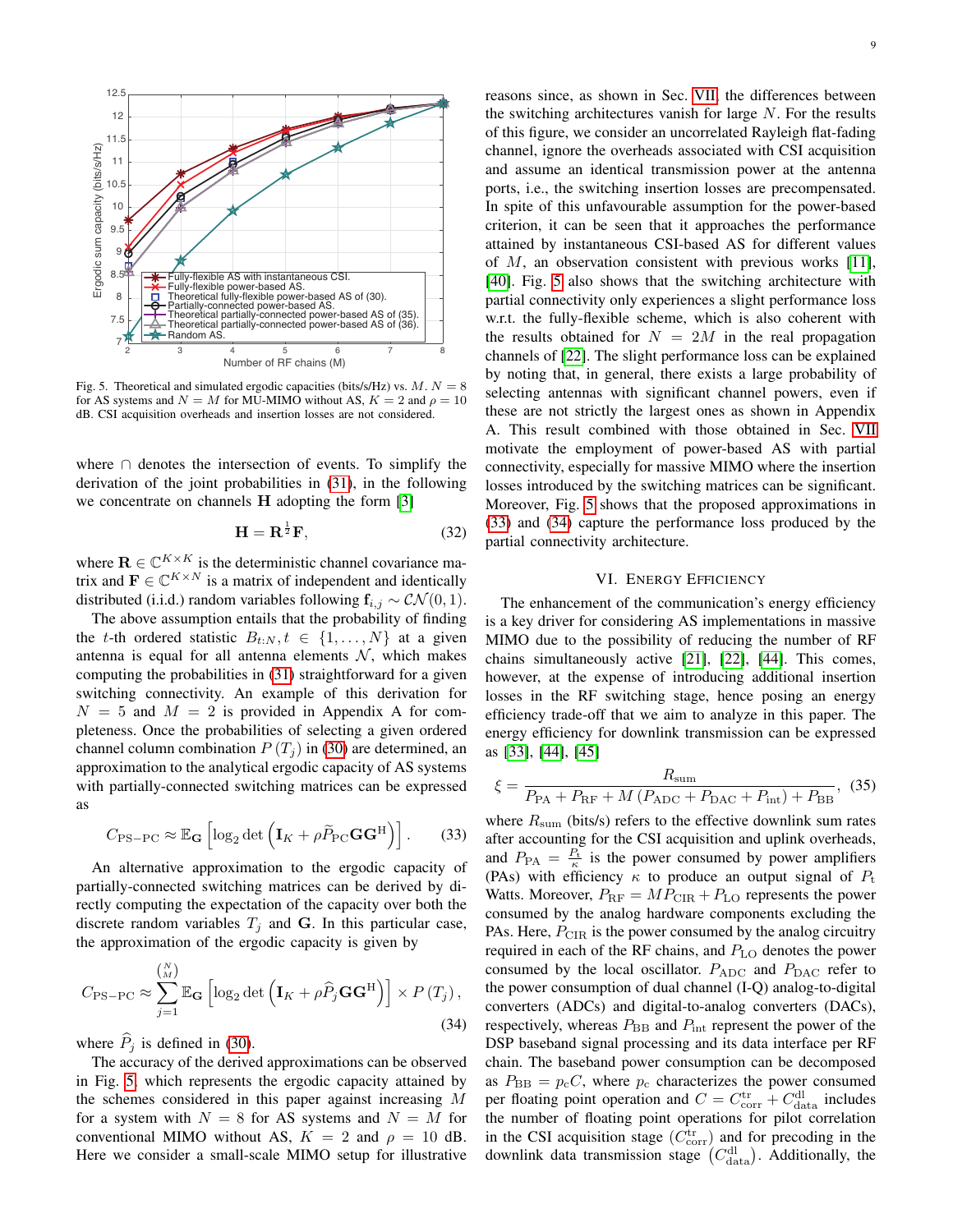10

<span id="page-9-1"></span>

| LIVERUT EFFICIENCI FARAMETERS           |                                                          |  |  |  |
|-----------------------------------------|----------------------------------------------------------|--|--|--|
| <b>Parameter</b>                        | <i><b>Characteristics</b></i>                            |  |  |  |
| $P_{ADC} = 233$ mW [46]                 | $b_{ADC}$ = 12 bits, $S_{ADC}$ = 125 MSPS                |  |  |  |
| $P_{\text{DAC}} = 232 \text{ mW}$ [47]  | $b_{\text{DAC}} = 14$ bits, $S_{\text{DAC}} = 125$ MSPS  |  |  |  |
| $p_{\text{int}} = 25$ mW/Gbps [48]      | Parallel interface LVDS                                  |  |  |  |
| $P_{\text{cir}} = 1 \text{ W}$ [33]     |                                                          |  |  |  |
| $P_{\rm LO} = 2 \,\rm W$ [33]           |                                                          |  |  |  |
| $p_c^{-1} = 12.8$ Mflops / mW [33]      | Eight-core C6678 DSP                                     |  |  |  |
| $\kappa = 0.39$ [33]                    |                                                          |  |  |  |
| $P_{\rm t} = 46$ dBm [49]               | LTE macro BS                                             |  |  |  |
| <i><b>Operation</b></i>                 | Computational complexity                                 |  |  |  |
| $C_{\rm corr}^{\rm tr}$ [50]            | $8N_{\text{coh}}\eta_{\text{tr}}MK$ flops                |  |  |  |
| $C_{\text{data}}^{\text{dl}}$ [8], [50] | $N_{\text{coh}}$ $(4K^2M + \eta_{\text{dl}}(8KM))$ flops |  |  |  |

TABLE III ENERGY EFFICIENCY PARAMETERS

power consumed per RF chain by the DSP data interface is given by

$$
P_{\text{int}} = p_{\text{int}} \left( 2 \cdot S_{\text{ADC}} \cdot b_{\text{ADC}} + 2 \cdot S_{\text{DAC}} \cdot b_{\text{DAC}} \right), \quad (36)
$$

where  $p_{\text{int}}$  denotes the power consumption per Gbps,  $b_{\text{ADC}}$ and  $b_{\text{DAC}}$  refer to the resolution in bits of the ADCs and DACs, while  $S_{ADC}$  and  $S_{DAC}$  represent their sampling rate per port (I-Q) in Gbps. The values considered for the above parameters can be found in Table [III,](#page-9-1) where  $N_{\rm coh}$  denotes the number of channel coherence blocks per second and a system operating below 6 GHz has been considered.

To explicitly account for the impact of the insertion losses on the system's energy efficiency, in this work we incorporate L directly in  $P_t$  above, that is, we consider that the RF switching matrix is placed after the PAs in the transmission chain [\[9\]](#page-12-7), [\[10\]](#page-12-17). This entails that PAs in systems with AS will be required to produce output signals with larger power to compensate for the insertion loss of the switching stage, i.e.  $P_t^{\overline{AS}} = P_t^{\text{no-AS}} \times L$  [\[9\]](#page-12-7), [\[10\]](#page-12-17). While other hardware solutions such as placing the switching matrices before the PAs are certainly feasible, considering the impact of the insertion losses on the resultant system's energy efficiency also becomes more intricate. This is because precise knowledge of the PA response, which is non-linear and component-dependent, would be required to quantify the additional power required per RF chain.

#### VII. SIMULATION RESULTS

<span id="page-9-0"></span>In this section we present numerical results for characterizing the performance of the switching architectures considered in this paper. In particular, we consider AS schemes based on both power-based and instantaneous CSI decisions under uncorrelated Rayleigh flat-fading channels. Similarly to [\[10\]](#page-12-17), [\[11\]](#page-12-8), [\[15\]](#page-12-12), [\[18\]](#page-12-15), we average over channel realizations and, unless otherwise stated, consider a single carrier transmission. Moreover, we show the sum rates attained via dirty paper coding (DPC), which attains the system's ergodic sum capacity, and for the more practical ZF precoder, computed as per [\[21\]](#page-12-16), [\[22\]](#page-13-0). The results are obtained for massive MIMO systems, since the insertion losses and complexity of the fully-flexible switching networks are critical in these systems due to both



<span id="page-9-2"></span>Fig. 6. Sum spectral efficiency (bits/s/Hz) vs. M for DPC and ZF.  $N = 128$ ,  $K = 16$ ,  $\rho = 15$  dB,  $\eta_{coh} = 200$  and  $\eta_{d1} = 0.7 \times [(\eta_{coh} - \eta_{tr})]$ . CSI acquisition overheads are considered, whereas insertion losses are ignored.

the large number of RF chains and antennas deployed. For simplicity, in the following we consider that the power losses introduced by the switching matrices correspond to those of the input-output combination with largest insertion loss, i.e. the critical signal path.

The results of Fig. [6](#page-9-2) represent the sum spectral efficiency of the schemes considered in this paper against increasing number of RF chains M in a system with  $N = 128$ ,  $K = 16$ and  $\rho = 15$  dB. This figure concentrates on the impact of having a limited channel coherence interval and the need for training in AS by a) ignoring the losses associated with the switching matrices and b) considering  $\eta_{coh} = 200$ . This channel coherence interval approximates a fast-varying communication channel as per standard LTE OFDM parameters, where it is considered that the channel remains approximately constant throughout 14 orthogonal subcarriers of 15 kHz and 14 OFDM symbols occupying 1 ms [\[5\]](#page-12-18), [\[50\]](#page-13-25). This value could correspond to a system designed to operate at high frequencies and/or to serve users with speeds of up to 500 km/h at 2 GHz, such as LTE [\[5\]](#page-12-18), [\[50\]](#page-13-25). Without loss of generality, we consider that 70% of the remaining time-frequency resources after channel estimation are allocated to downlink transmission, i.e.  $\eta_{\rm dl} = 0.7 \times [(\eta_{\rm coh} - \eta_{\rm tr})]$ . Fig. [6](#page-9-2) critically shows that full CSI acquisition becomes suboptimal and power-based AS becomes a more attractive approach when a short channel coherence interval is considered. This is because acquiring instantaneous CSI to perform the selection requires a larger training period, which results in a performance loss particularly significant for reduced M. Instead, power-based AS can employ the  $N_{\text{PM}} = N - M$  power meters integrated in the analog stage for estimating the channel powers and, exploiting channel reciprocity, for performing the selection without requiring accurate CSI for all antennas. The results of Fig. [6](#page-9-2) also demonstrate sudden rate variations for increasing  $M$  in the instantaneous CSI-based AS due to the need of multiplexed training as per [\(3\)](#page-1-6).

Fig. [7](#page-10-0) characterizes the impact of the switching insertion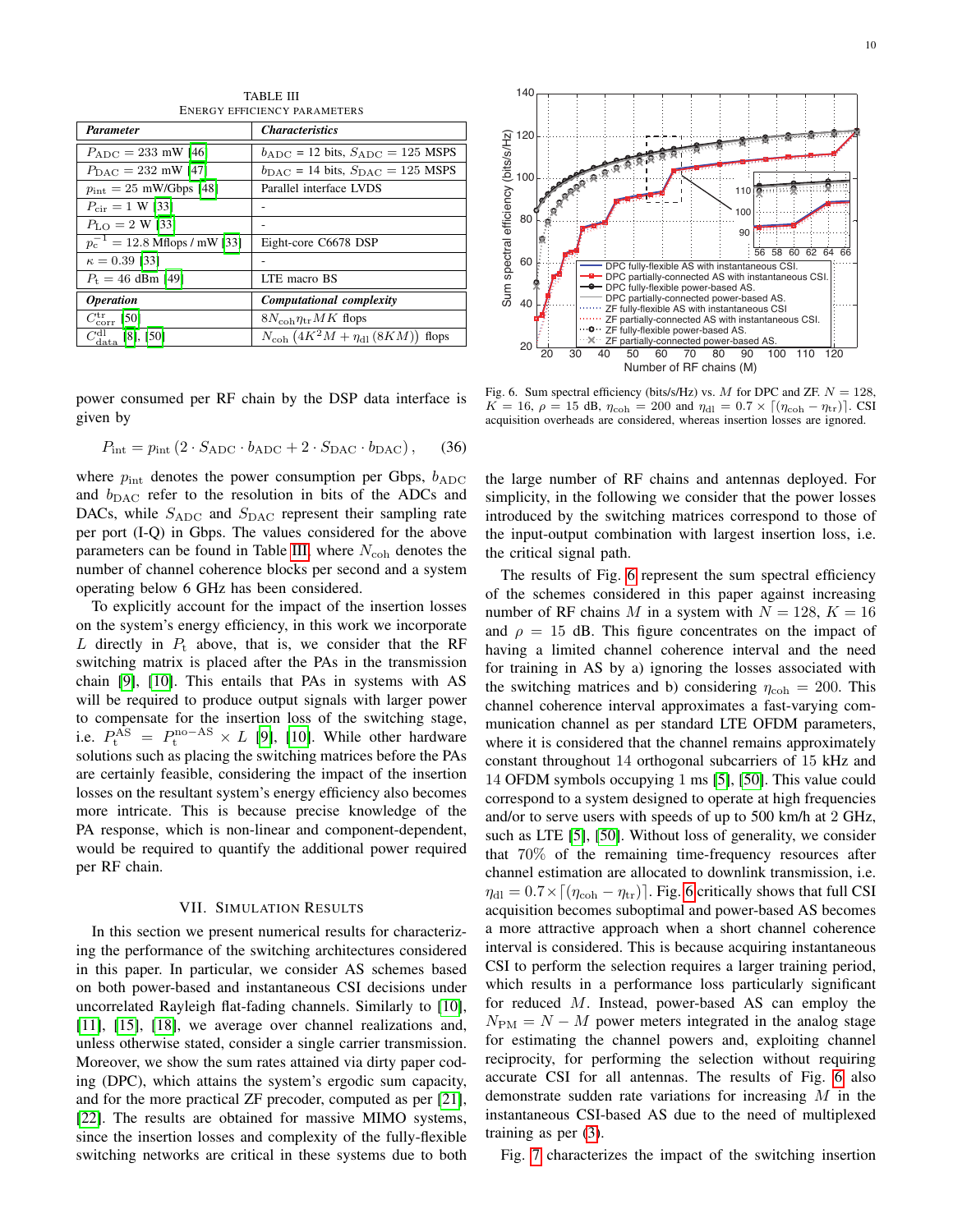

<span id="page-10-0"></span>Fig. 7. Ergodic sum capacity (bits/s/Hz) vs. M for DPC with switching insertion losses.  $N = 64$  for AS systems and  $N = M$  for MU-MIMO without AS,  $K = 8$ ,  $\eta_{\text{dl}}/\eta_{\text{coh}} = 1$  and  $\rho = 20$  dB. Insertion losses are considered and CSI acquisition overheads are not included.

losses on the attainable ergodic sum capacity. This entails that  $\rho$  represents the signal power after the PAs, while the actual transmitted power is given by  $\rho/L$ , where L represents the switching insertion losses determined in Sec. [III](#page-2-0) and Sec. [IV.](#page-4-0) In this figure we consider  $N = 64$  for AS systems and  $N = M$  for MU-MIMO without AS,  $K = 8$ ,  $\rho = 20$  and ignore CSI acquisition overheads. The fullyflexible switching matrix is implemented via an architecture optimized for minimum losses as detailed in Sec. [III.](#page-2-0) We note that the non-smooth behaviour of this system for large M is a consequence of the sudden decrease in the insertion losses of the switching network, a phenomenon that can be observed in Fig. [9.](#page-10-1) The results of Fig. [7](#page-10-0) demonstrate the benefits of employing partially-connected switching matrices against fully-flexible implementations. This is due to a) their significantly reduced insertion losses and, as shown in Fig. [6,](#page-9-2) b) the high probability of selecting antenna combinations with similar or equal performance to those that are optimal. We also remark that larger performance differences between systems implementing AS and full MIMO with a smaller number of antennas are expected in practical implementations, due to the noticeable average power differences perceived by different antenna ports in real propagation environments [\[21\]](#page-12-16).

The results of Fig. [8](#page-10-2) illustrate the ergodic sum capacity against increasing values of the channel coherence interval  $\eta_{\rm coh}$ . We assume a system with the identical simulation param-eters of Fig. [7,](#page-10-0)  $M = 8$  and  $\eta_{\text{dl}} = 0.7 \times [(\eta_{\text{coh}} - \eta_{\text{tr}})]$ . A maximum of  $\eta_{coh} = 2000$  symbols is considered, since the system behaviour is stable for larger values. This corresponds to a vehicle moving at an approximate speed of 45 km/h at a central frequency of 2 GHz. Overall, Fig. [8](#page-10-2) illustrates the transition between fast varying and slowly varying channels and allows determining the optimal selection strategy depending on  $\eta_{coh}$ . For instance, the results of this figure demonstrate that powerbased AS implemented via partially-connected switching is the solution that maximizes performance for a wide range of  $\eta_{\rm coh}$  thanks to both their reduced insertion losses and shorter



<span id="page-10-2"></span>Fig. 8. Ergodic sum capacity (bits/s/Hz) vs.  $\eta_{coh}$ .  $N = 64$  for AS systems and  $N = M$  for MU-MIMO without AS,  $M = K = 8, \rho = 20$  dB and  $\eta_{\text{dl}} = 0.7 \times [(\eta_{\text{coh}} - \eta_{\text{tr}})]$ . Both insertion losses and CSI acquisition overheads are considered.



<span id="page-10-1"></span>Fig. 9. Insertion losses (dB) introduced by different switching architectures vs.  $M$ .  $N = 128$  and basic switching losses given in Table [I.](#page-3-1)

CSI acquisition interval. Moreover, it can be observed that acquiring accurate CSI might be advantageous for channels with large coherence intervals.

Fig. [9](#page-10-1) represents the insertion losses of [\(8\)](#page-3-4) introduced by the fully-flexible and partially-connected switching architectures considered in this paper against increasing M. We set  $N = 128$  and consider the basic switches described in Table [I](#page-3-1) for implementing the switching network. The results of Fig. [9](#page-10-1) clearly show the benefits of considering partially-connected architectures when compared with fully-flexible schemes, which motivates their employment when simultaneously considering their performance enhancements depicted in Fig. [7](#page-10-0) and Fig. [8.](#page-10-2) For instance, the insertion losses can be reduced by up to 2.5 dB for  $M = N/2$ , which is the point with minimal insertion loss for the partially-connected network and the specific case considered in [\[22\]](#page-13-0). This can be explained by noting that  $T_{\rm RF} = 2$  and  $T_{\rm AN} = 1$  for  $M = N/2$ . Instead, implementing a larger M requires additional RF switches at the output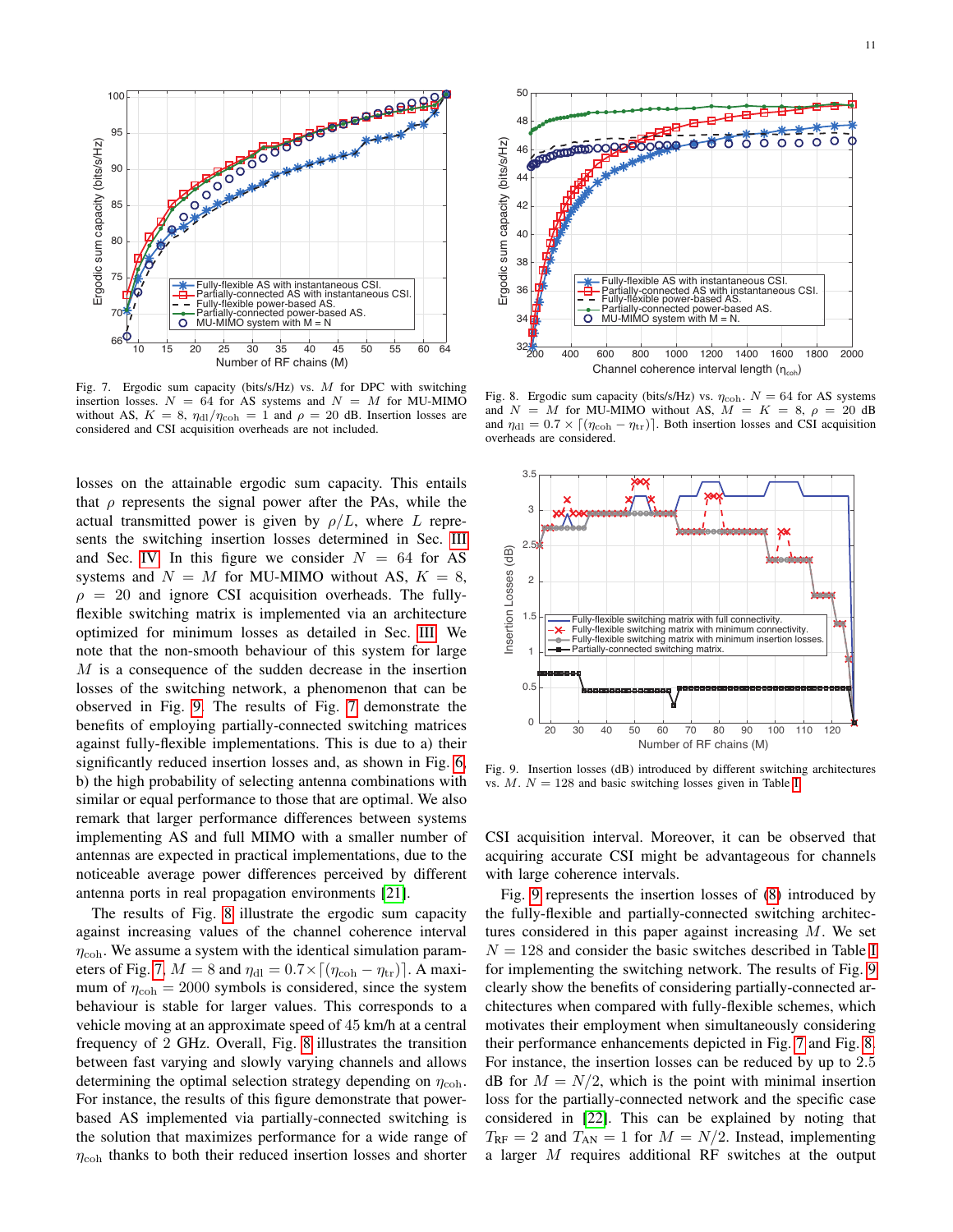

<span id="page-11-1"></span>Fig. 10. Total system's power consumption vs.  $M. N = 128$ ,  $\eta_{tr} = K = 16$ and  $\eta_{\rm coh} = 200$ ,  $\eta_{\rm dl} = 0.7 \times [(\eta_{\rm coh} - \eta_{\rm tr})]$  and  $N_{\rm coh} = 1200$ .

stage of the switching network as illustrated in Fig. [3\(](#page-4-3)b), hence introducing additional losses in the critical signal path. However, we remark that considering a larger number of RF chains might also be required in realistic systems for satisfying specific sum rate requirements.

Fig. [9](#page-10-1) also shows that there are non-desirable areas where the power losses can be substantially increased, if a fullyflexible architecture is preferred. Let us concentrate on understanding the behaviour these fully-flexible architectures. As expected, the fully-connected architecture designed to minimize the power losses introduces smaller insertion losses than those with different criteria. Moreover, it can be observed that there are points where minimizing the number of connections as per fully-flexible with minimum connectivity scheme also entails larger insertion losses than fully-flexible architectures with complete input-output connectivity. This counter-intuitive behaviour arises due to the differences in the insertion loss of the basic switches and the specific number of ports  $T_{RF}$  and  $T_{AN}$  required at the switching matrices, as analyzed in Sec. [III.](#page-2-0) Overall, the results of Fig. [9](#page-10-1) provide meaningful insights for the design of AS systems, since it can be observed that the insertion losses of different switching architectures do not follow a monotonic trend with M.

The total system power consumption  $P_{\text{tot}}$  in [\(35\)](#page-8-4) is shown in Fig. [10](#page-11-1) against increasing values of  $M$ . Here, we have considered the values shown in Table [III](#page-9-1) and set  $N = 128$ ,  $\eta_{\rm tr} = K = 16$  and  $\eta_{\rm coh} = 200$ ,  $\eta_{\rm dl} = 0.7 \times [(\eta_{\rm coh} - \eta_{\rm tr})]$ . Moreover,  $N_{\text{coh}} = 1200$  subcarriers are assumed, which corresponds to a transmission bandwidth of  $B = 20$  MHz in LTE [\[49\]](#page-13-24). For simplicity, we also consider that the ADCs, DACs only consume power and generate data to be transmitted by the DSP data interface for the fractions of time that they are active. These correspond to CSI acquisition  $(\eta_{tr}/\eta_{coh})$  for ADCs and to downlink data transmission  $(\eta_{\text{dl}}/\eta_{\text{coh}})$  for PAs and DACs.

The results of Fig. [10](#page-11-1) illustrate the importance of reducing the insertion losses in the switching stage, since substantial power savings over fully-flexible AS can be attained when



<span id="page-11-2"></span>Fig. 11. Energy efficiency  $\xi$  vs. M for a ZF precoding system.  $N = 128$ ,  $\eta_{\rm tr} = K = 16$  and  $\eta_{\rm coh} = 200$ ,  $\eta_{\rm dl} = 0.7 \times [(\eta_{\rm coh} - \eta_{\rm tr})]$ ,  $N_{\rm coh} = 1200$ and  $\rho = 15$  dB. Insertion losses and CSI acquisition overheads are considered.

employing the partially-connected architecture. Additionally, the results of this figure demonstrate that reducing the number of active RF chains can have substantial benefits in the overall power consumption. This is a direct consequence of the power consumed by a) the additional components required per each RF chain ( $P_{\text{cir}}$  and  $P_{\text{DAC}}, P_{\text{ADC}}$ ), b) the additional signal processing load  $(P_{BB})$  and c) the increased power consumption in the data interfaces  $(P_{\text{int}})$  due to the increased amount of data generated [\[48\]](#page-13-23).

The energy efficiency  $\xi$  in [\(35\)](#page-8-4) is shown vs. M in Fig. [11](#page-11-2) for a ZF precoding system with the same simulation parameters of Fig. [10.](#page-11-1) Considering standard LTE values, we assume a total system bandwidth of  $B = 20$  MHz, uniform power allocation throughout the entire transmission band and, without loss of generality, we concentrate on a resource block (RB) of  $B_{\text{RB}} =$ 180 kHz. Fig. [11](#page-11-2) illustrates the benefits of employing both a switching network with limited connectivity and relying on power estimates for performing the AS decision. Specifically, it can be observed that the energy efficiency of the powerbased partially-connected AS is maximized for  $M \approx 32$ , which can be explained by noting a) the significantly reduced insertion loss when compared with smaller  $M$  in Fig. [9](#page-10-1) and b) that a large portion of the maximum attainable sum rates for  $M = 128$  is already obtained for  $M \approx 32$  as shown in Fig. [6.](#page-9-2) Overall, Fig. [11](#page-11-2) demonstrates the importance of considering the insertion losses in the switching stage for energy-efficient system design.

## VIII. CONCLUSION

<span id="page-11-0"></span>In this paper, we analyze the impact of implementing different RF switching architectures in AS systems. The hardware features of a number of conventional fully-flexible switching designs are characterized and we show that they incur in significant insertion losses. For this reason we analyze switching matrices with partial connectivity, which are capable of significantly reducing the insertion losses of fully-flexible switching matrices. In this work we also provide analytical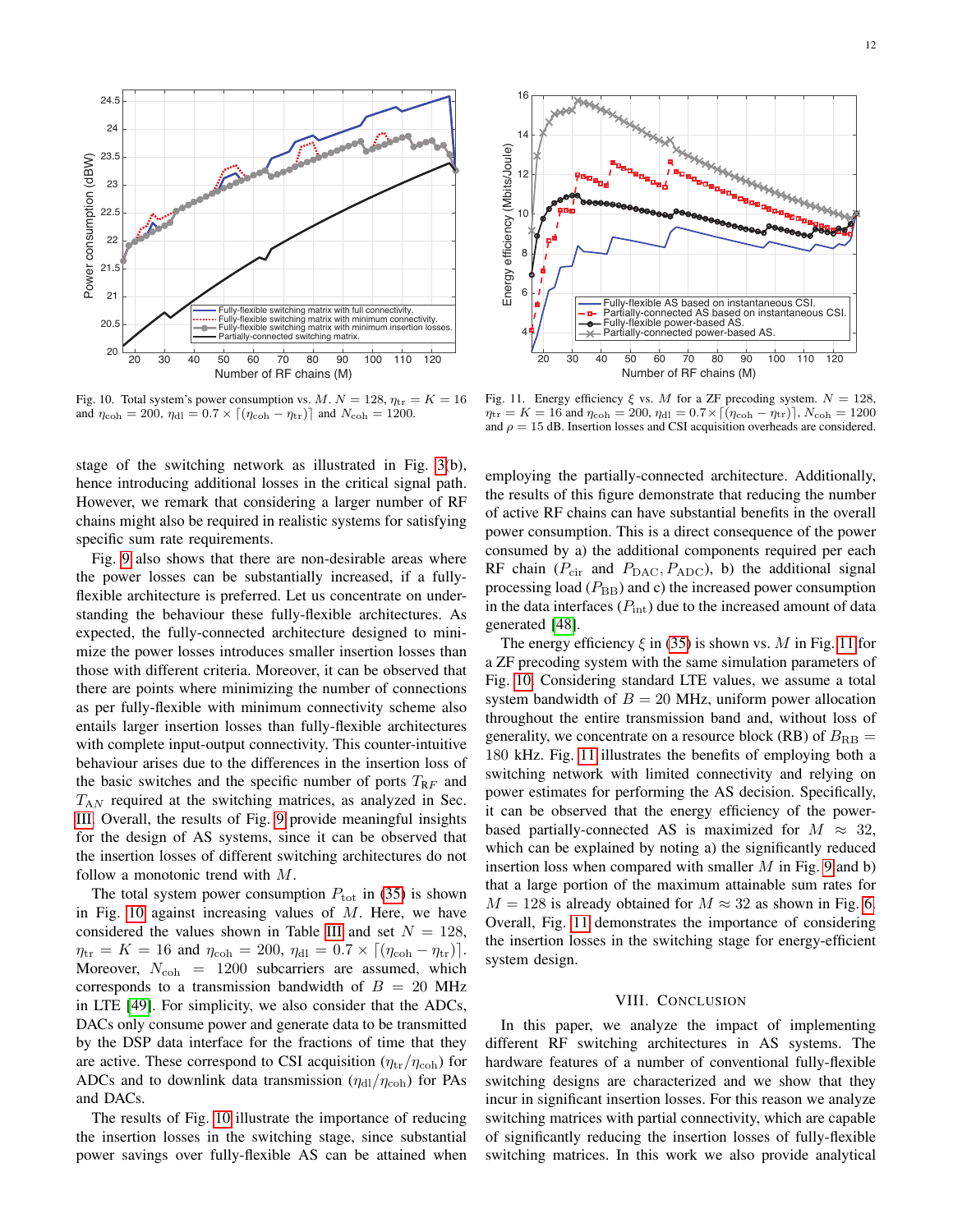expressions to determine the performance loss introduced by designs with partial connectivity due to the limitation in the number of antenna subsets that can be selected. Overall, our numerical results show that partially-connected switching architectures a) are capable of providing significant improvements in the system's sum rates when insertion losses are considered and b) their combination with power-based antenna selection generally constitutes the most effective solution when CSI acquisition overheads are considered. Future work includes studying the impact of relying on the uplink data for performing power-based AS, incorporating hardware nonidealities in the parallel power meter chains and the implementation of partially-connected switching matrices in beam switching architectures.

# APPENDIX A. COMPUTATION OF THE JOINT PROBABILITIES IN [\(31\)](#page-7-6)

In this Appendix we outline the procedure for computing the probabilities  $P(T_i)$  in [\(31\)](#page-7-6) for completeness. In particular, we do this for the partially-connected architecture in Fig. [3\(](#page-4-3)a) for reasons of illustration, where a scheme with  $M = 2$  and  $N = 5$  is considered. As detailed in Sec. [V,](#page-6-0) the sets containing the combinations of the ordered column norms with non-zero probability of being selected are  $\mathcal{B}^1 = \{1,2\}, \ \mathcal{B}^2 = \{1,3\}$ and  $\mathcal{B}^3 = \{1, 4\}$ . Let us start by computing  $P(T_1)$ , which is given by

$$
P(T_1) = P\left(\text{selecting } \mathcal{B}_1^1 \cap \text{selecting } \mathcal{B}_2^1\right) = \frac{a_0}{P\left(\text{selecting } \mathcal{B}_1^1\right)P\left(\text{selecting } \mathcal{B}_2^1\middle|\text{selected } \mathcal{B}_1^1\right)}
$$
\n(38)

$$
\stackrel{(b)}{=} P\left(\mathcal{B}_1^1 = \{2, 4\}\right) P\left(\text{selecting } \mathcal{B}_2^1 | \mathcal{B}_1^1 = \{2, 4\}\right) \tag{39}
$$

+ 
$$
P(B_1^1 = \{1,3,5\}) P
$$
 (selecting  $B_2^1 | B_1^1 = \{1,3,5\}$ )  
(40)

$$
\stackrel{(c)}{=} \frac{2}{5} \times \frac{3}{4} + \frac{3}{5} \times \frac{2}{4} = \frac{3}{5}.
$$
\n(41)

In the above expressions,  $\stackrel{(a)}{=}$  is a direct application of [\(31\)](#page-7-6),  $\stackrel{(b)}{=}$ divides the conditional probability of selecting the second antenna with the largest channel norm depending on whether the antenna with the largest norm were antennas  $\mathcal{B}_1^1 = \{1, 3, 5\}$  or antennas  $\mathcal{B}_1^1 = \{2, 4\}$  and  $\stackrel{(c)}{=}$  considers that the probability of finding  $B_{i:N}$ ,  $i \in \{1, ..., N\}$  at a given antenna port is equal for all antenna elements  $N$ .

A similar procedure can be employed to compute  $P(T_3)$ , which reads as

$$
P(T_3) = P\left(\text{selecting } \mathcal{B}_1^3 \bigcap \text{selecting } \mathcal{B}_2^3\right) = \tag{42}
$$

$$
\stackrel{(a)}{=} P\left(\mathcal{B}_1^3 = \{1,3,5\}\right) P\left(\text{selecting } \mathcal{B}_2^3 | \mathcal{B}_1^3 = \{1,3,5\}\right) \tag{43}
$$

$$
\stackrel{(b)}{=} \frac{3}{5} P \left( \text{not selecting } B_{2:N} \bigcap B_{3:N} | B_1^2 = \{1, 3, 5\} \right)
$$
\n(44)

$$
=\frac{3}{5} \times \frac{2}{4} \times \frac{1}{3} = \frac{1}{10},\tag{45}
$$

where  $\stackrel{(a)}{=}$  and  $\stackrel{(b)}{=}$  hold because the only possibility of selecting the antenna with the  $\mathcal{B}_2^3 = 4$ -th largest norm is that the channels with the first, second and third largest norms are in antennas  $\{1, 3, 5\}$ . Finally,  $P(T_2) = 1 - P(T_1) - P(T_3) = \frac{3}{10}$ .

### ACKNOWLEDGEMENTS

The authors would like to thank Mr. Ray Kearney, Dr. Pierluigi Amadori and Dr. Florian Pivit for their valuable comments on the paper.

#### **REFERENCES**

- <span id="page-12-0"></span>[1] F. Boccardi *et al.*, "Five disruptive technology directions for 5G," *IEEE Commun. Magazine*, vol. 52, no. 2, pp. 74–80, Feb. 2014.
- <span id="page-12-1"></span>[2] J. G. Andrews *et al.*, "What will 5G be?" *IEEE J. on Sel. Areas in Commun.*, vol. 32, no. 6, pp. 1065–1082, June 2014.
- <span id="page-12-2"></span>[3] F. Rusek et al., "Scaling up MIMO: Opportunities and challenges with very large arrays," *IEEE Signal Process. Magazine*, vol. 30, no. 1, pp. 40–60, Jan. 2013.
- <span id="page-12-3"></span>[4] Z. Pi and F. Khan, "An introduction to millimeter-wave mobile broadband systems," *IEEE Commun. Magazine*, vol. 49, no. 6, pp. 101–107, June 2011.
- <span id="page-12-18"></span>[5] E. Björnson, E. G. Larsson, and T. L. Marzetta, "Massive MIMO: Ten myths and one critical question," *IEEE Commun. Magazine*, vol. 54, no. 2, pp. 114–123, Feb. 2016.
- <span id="page-12-4"></span>[6] T. L. Marzetta, "Noncooperative cellular wireless with unlimited numbers of base station antennas," *IEEE Trans. on Wireless Commun.*, vol. 9, no. 11, pp. 3590–3600, Nov. 2010.
- <span id="page-12-5"></span>[7] M. D. Renzo, H. Haas, A. Ghrayeb, S. Sugiura, and L. Hanzo, "Spatial modulation for generalized MIMO: Challenges, opportunities, and implementation," *Proceedings of the IEEE*, vol. 102, no. 1, pp. 56–103, Jan. 2014.
- <span id="page-12-6"></span>[8] A. Garcia-Rodriguez and C. Masouros, "Low-complexity compressive sensing detection for spatial modulation in large-scale multiple access channels," *IEEE Trans. on Commun.*, vol. 63, no. 7, pp. 2565–2579, July 2015.
- <span id="page-12-7"></span>[9] A. F. Molisch, "MIMO systems with antenna selection - an overview," in *Radio and Wireless Conf.*, Aug. 2003, pp. 167–170.
- <span id="page-12-17"></span>[10] A. F. Molisch and M. Z. Win, "MIMO systems with antenna selection," *IEEE Microwave Magazine*, vol. 5, no. 1, pp. 46–56, March 2004.
- <span id="page-12-8"></span>[11] S. Sanayei and A. Nosratinia, "Antenna selection in MIMO systems," *IEEE Commun. Magazine*, vol. 42, no. 10, pp. 68–73, Oct. 2004.
- <span id="page-12-9"></span>[12] A. B. Narasimhamurthy and C. Tepedelenlioglu, "Antenna selection for MIMO-OFDM systems with channel estimation error," *IEEE Trans. on Vehicular Technology*, vol. 58, no. 5, pp. 2269–2278, June 2009.
- <span id="page-12-10"></span>[13] V. Kristem, N. B. Mehta, and A. F. Molisch, "Training for antenna selection in time-varying channels: Optimal selection, energy allocation, and energy efficiency evaluation," *IEEE Trans. on Commun.*, vol. 61, no. 6, pp. 2295–2305, June 2013.
- <span id="page-12-11"></span>[14] N. P. Le, F. Safaei, and L. C. Tran, "Antenna selection strategies for MIMO-OFDM wireless systems: An energy efficiency perspective," *IEEE Trans. on Veh. Tech.*, vol. 65, no. 4, pp. 2048–2062, April 2016.
- <span id="page-12-12"></span>[15] H. Li, L. Song, and M. Debbah, "Energy efficiency of large-scale multiple antenna systems with transmit antenna selection," *IEEE Trans. on Commun.*, vol. 62, no. 2, pp. 638–647, Feb. 2014.
- <span id="page-12-13"></span>[16] A. F. Molisch *et al.*, "Implementation aspects of antenna selection for MIMO systems," in *Int. Conf. on Commun. and Networking in China*, Oct. 2006, pp. 1–7.
- <span id="page-12-14"></span>[17] J. Ahmadi-Shokouh, S. H. Jamali, S. Safavi-Naeini, and G. Z. Rafi, "Switch loss and antenna directivity effects on MIMO antenna selection," in *Canadian Conf. on Electrical and Computer Engineering (CCECE)*, May 2008, pp. 641–646.
- <span id="page-12-15"></span>[18] P. V. Amadori and C. Masouros, "Interference-driven antenna selection for massive multiuser MIMO," *IEEE Trans. on Veh. Tech.*, vol. 65, no. 8, pp. 5944–5958, Aug. 2016.
- [19] M. Gkizeli and G. N. Karystinos, "Maximum-SNR antenna selection among a large number of transmit antennas," *IEEE Journal of Sel. Topics in Signal Process.*, vol. 8, no. 5, pp. 891–901, Oct. 2014.
- [20] M. Benmimoune, E. Driouch, W. Ajib, and D. Massicotte, "Feedback reduction and efficient antenna selection for massive MIMO system," in *IEEE Vehicular Technology Conf. (VTC Fall)*, Sept. 2015, pp. 1–6.
- <span id="page-12-16"></span>[21] X. Gao, O. Edfors, F. Tufvesson, and E. G. Larsson, "Massive MIMO in real propagation environments: Do all antennas contribute equally?" *IEEE Trans. on Commun.*, vol. 63, no. 11, pp. 3917–3928, Nov. 2015.